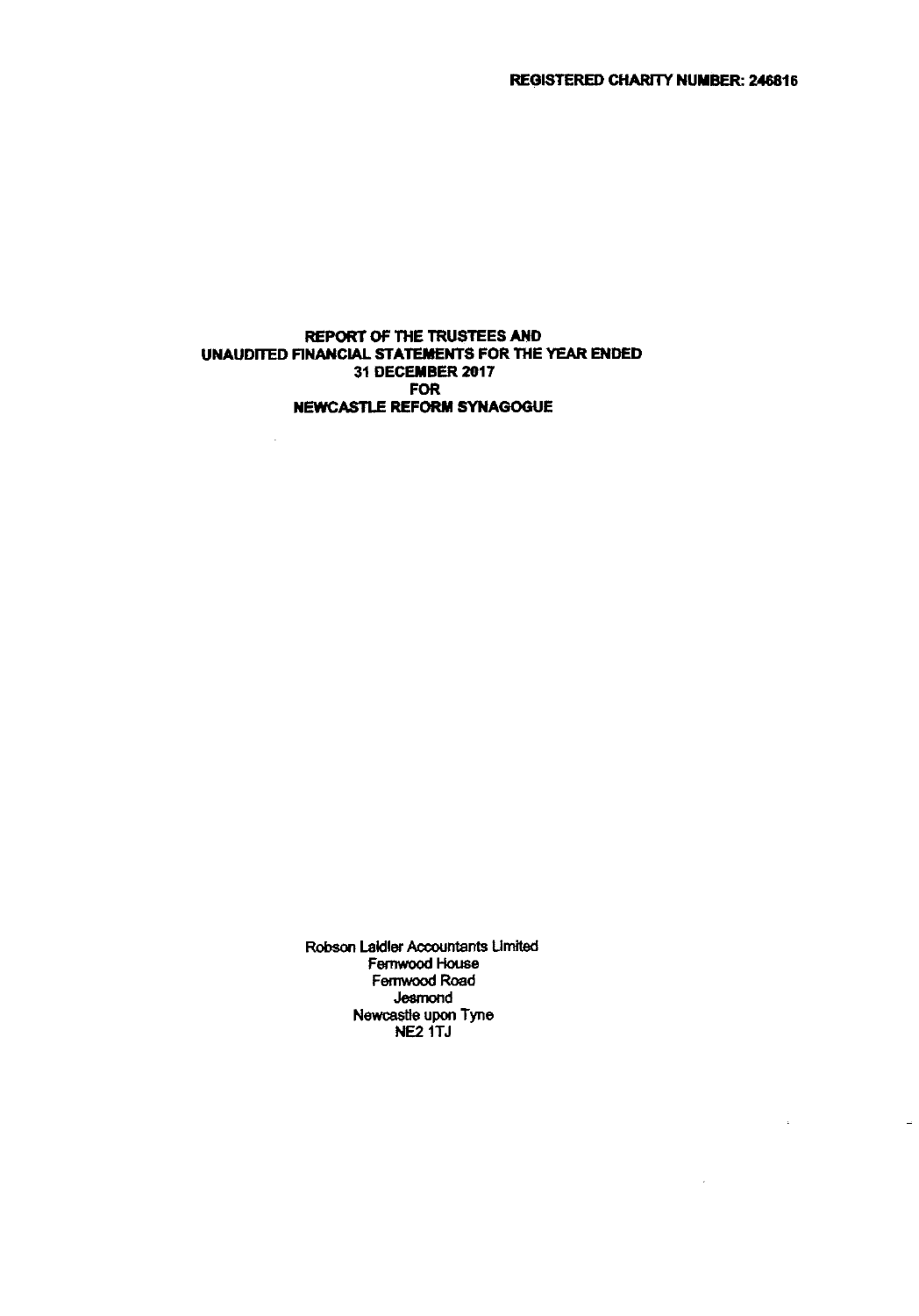#### CONTENTS OF THE FINANCIAL STATEMENTS FOR THE YEAR ENDED 31 DECEMBER 2017

|                                            | Page     |
|--------------------------------------------|----------|
| Report of the Trustees                     | 1 to 4   |
| Independent Examiner's Report              | 5        |
| <b>Statement of Financial Activities</b>   | 6        |
| <b>Balance Sheet</b>                       | 7        |
| Notes to the Financial Statements          | 8 to 16  |
| Detailed Statement of Financial Activities | 17 to 18 |

 $\sim 10$ 

 $\sim$ 

 $\ddotsc$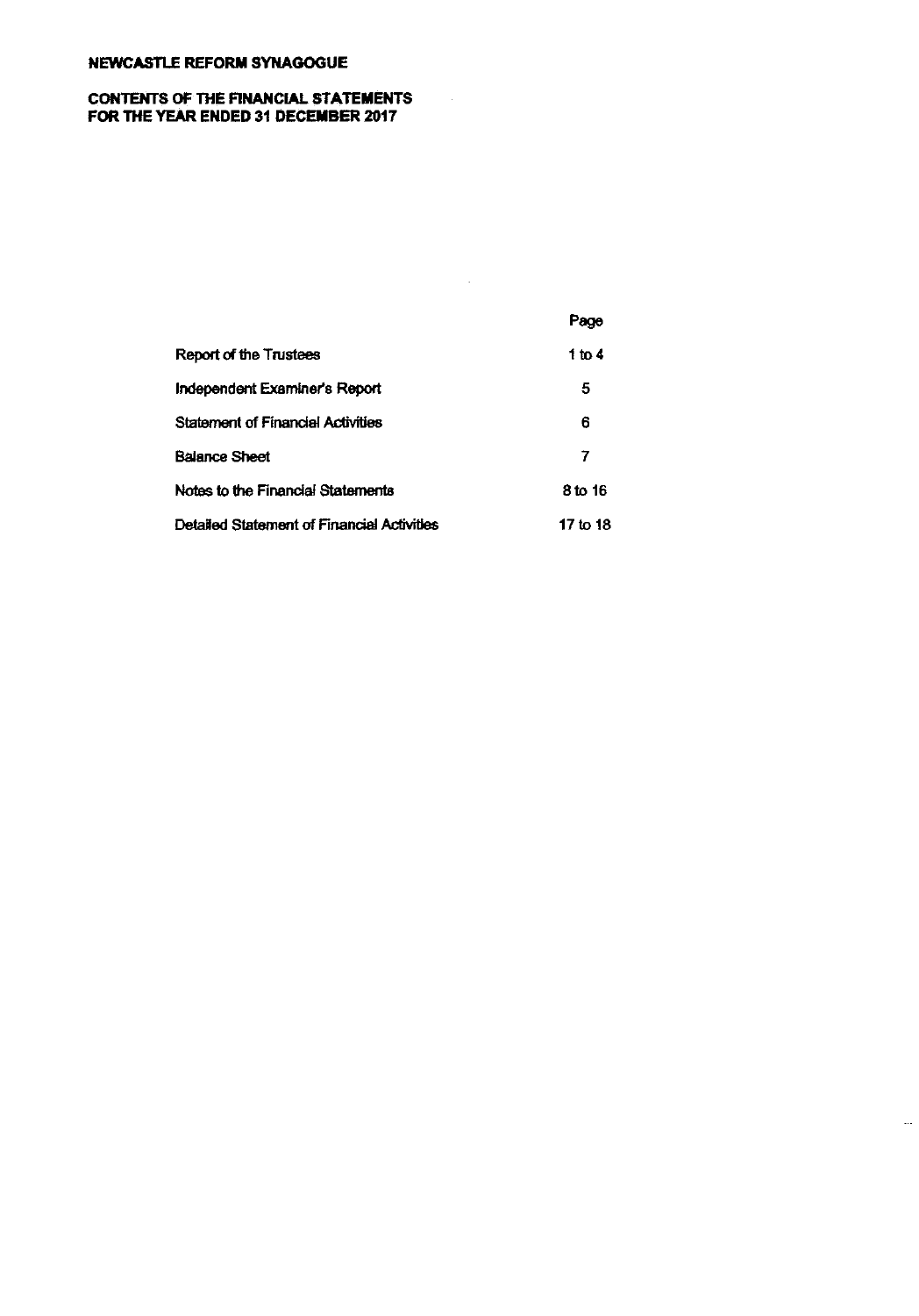#### REPORT OF THE TRUSTEES FOR THE YEAR ENDED 31 DECEMBER 2017

The trustees present their report with the financial statements of the charity for the year ended 31 December 2017. The trustees have adopted the provisions of Accounting and Reporting by Charities; Statement of Recommended Practice applicable to ncial sta<br>e provisi<br>charities<br>and Rep preparing their accounts in accordance with the Financial Reporting Standard applicable in the UK and Republic of Ireland Reporting By Charities<br>Statement of Recommended Practice applicable to charities preparing their accounts in accordance with the Financial Reporting 2015).

#### OBJECTIVES AND ACTIVTIES

### Objectives and aims

Objectives and aims<br>The synagogue is an unincorporated association formed and managed by its members with the objective of providing and maintaining a place or places of public worship and for the furtherance and advancement of religious, educational and charitable objectives. The synagogue is affiliated to the Movement for Reform OBJEC ITVES AND ACTIVITIES<br>Objectives and aims<br>The synagogue is an unincorporated association formed and managed by its members with the objective<br>providing and maintaining a place or places of public worship and for the f Judaism (formerly The Reform Synagogues of Great Britain) and is guided by their practices whilst malneyen its<br>Indintaining its Independence under the constitution. The affairs of the synagogue are managed by its members in genera a amoding<br>aining a part and ch<br>The Reformeetings and in accordance with its constitution and the rules of the synagogue

#### Significant activities

Significant activities<br>The principle activities of the synagogue are the maintenance of the synagogue building at The Croft,<br>Newcastle upon Tyne for divine services and public worship, provision of religious education and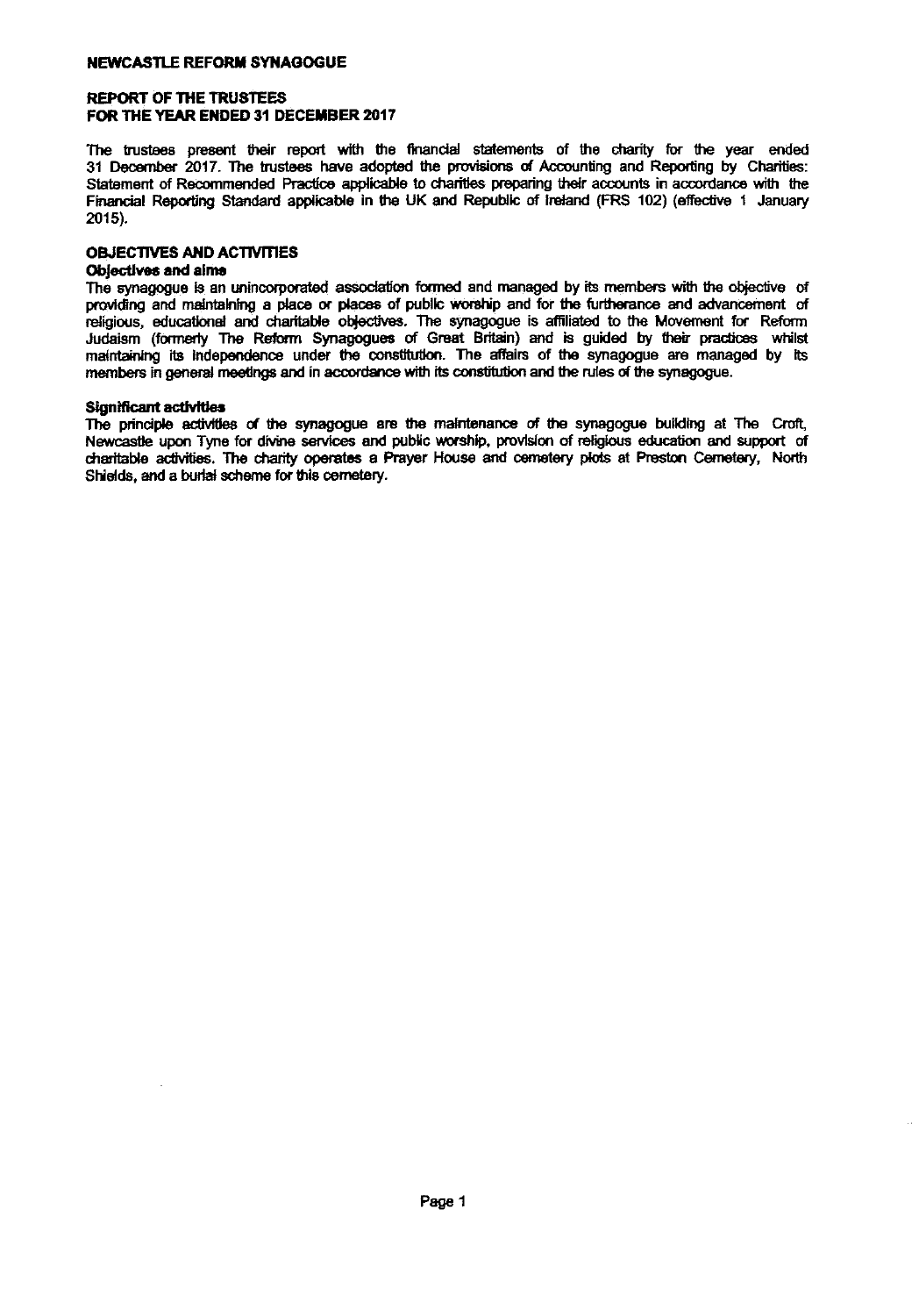#### REPORT OF THE TRUSTEES FOR THE YEAR ENDED 31 DECEMBER 2017

# OBJECTIVES AND ACTIVITIES

#### Public benefit

The Charity carries out a wide range of activities in pursuance of its aims and objectives. The Trustees consider that these activities, outlined below, provide benefit to Synagogue members, the Jewish community and the public of Newcastle and Tyne and Wear ND ACTIVIT<br>ies out a v<br>se activities<br>Newcastle<br>ides a cent

The Charity provides a centre for our prayers and worship and for the activities associated with our faith. The Synagogue is open weekly for religious services and at additional times to celebrate religious festivals. A suance or its aims and object<br>effit to Synagogue members, 1<br>and for the activities associated<br>ditional times to celebrate<br>service for Synagogue member communal meal is prepared monthly after the evening service for Synagogue members, Jewish students<br>studying at local universities, invited members of the local community. This communal event presents an wcastle are<br>s a centre<br>weekly fi<br>prepared<br>iversities, opportunity for attendees to participate in / observe a religious service followed by liaison between communities in a social environment.

communial means prepared monarity alter are evening serves for cynagogue manuses, sewish students<br>studying at local universities, invited members of the local community. This communal event presents an<br>exportunity for atte the North of England (from Cumbria to Teesside, as well as more local groups). In the academi year 2016/17 the Charity's Visits Team (made up of vohnteer members) hosted in the Synagogue a record 58 visits from 46 different schools, a total of approximately 2070 children and their accompanying adults, an almost 30% increase on the 45 school visits which were hosted in total the previous year. Previously there were more visitors of infant age than any other but this year there has been an increase in the age range with as many visits from junior dssses as infants snd a 50% increase in the number of visits from secondary schools.

In addition, members have also gone out to Rotary Clubs, schools and places of worship to give talks on Judaism. Inter-Faith meetings are also held in the Synagogue. Members are active in the Newcastle branci of the Council of Christians and Jews and joint social events are hosted in the Synagogue. Such activities provide education, aid social cohesion and facilitate inter-faith dialogue In addition, members have also gone out to Rotary Clubs, schools<br>Judaism. Inter-Faith meetings are also held in the Synagogue. Me<br>of the Council of Christians and Jews and joint social events are h<br>provide education, aid s

A number of Trustees and members are involved in organising and participating in events for Holocaust Memorial Day held by local organisations and Local Authorities in Newcastle, North Tyneside, Sunderland, olacs, some<br>nagogue.<br>I events an<br>n-faith dialo<br>Authorities<br>y's Visits Tr provide education, aid social cohesion and facilitate inter-faith dialogue<br>A number of Trustees and members are involved in organising and participating in events for Holocaus<br>Memorial Day held by local organisations and L Judaism and the Holocaust. One of whom, a Holocaust survivor, shares his own experiences with the groups. Services are held in the Synagogue to where the<br>wived in org<br>Local Autri<br>Charity's \<br>a Holocau:<br>remember the Holocaust. A special service is held each year led by one of our Trustees, a lay reader, to commemorate the Srebrenica Massacre.

The Charity also organises regular education classes for members' children and adults, singing practice and pre-service discussions of selected readings from the Scriptures which are well received and are wel supported by the community. Cultural activities are organised, such as a bi-monthly Book Group and a Play Reading Group, which are open to members and non-members. Sodal events are regularly held for Synagogue members; these are often attended by those from the wider North East Jewish community. The Council is constantly looking for additional activities for members' participation iy also orga<br>
by the cor<br>
Sroup, which<br>
e members<br>
constantly<br>
members

A team of members and Trustees, along with our visiting Rabbi, carry out pastoral visits to members in the community and arrange hospital visits.

The Charity takes part in the annual Nadonat Mitzvah Day (the aim of wtsch is to make a difference to the neighbouring community) hosting an education event and collection of clothing and toiletries which was extremely well supported by members and their children. Each year the Charity runs an appeal for Kol Nidre which benefits a local charity woo, wong<br>al visits.<br>annual Nat<br>ting an ed<br>nominated<br>hes' Kitcher<br>A Action Cor by members. Synagogue members regularly assist the West End Refugee Centre and the Peoples' Kitchen by volunteering as well as donating goods. The Charity is in the process of establishing a Social Action Committee to extend our charitable work in the local community.

Some national charities, NSPCC and the Association for Jewish Refugees, use the Synagogue hall for their annual events. In addition to providing a venue, many of our members offer their support.

A legacy from one of our members is being used to develop a Jewish Archive and Exhibition of Jewish Efe in Newcastle and the North East Region. Members are working closely on this project with Newcastle City Ubrarles and Tyne and Wear Museums Service with the aim of establishing a permanent exhibit within the Discovery Museum, Newcastle-upon-Tyne.

#### Volunteers

During the year the charity had 10 (2016: 10) volunteers in addition to its Trustees.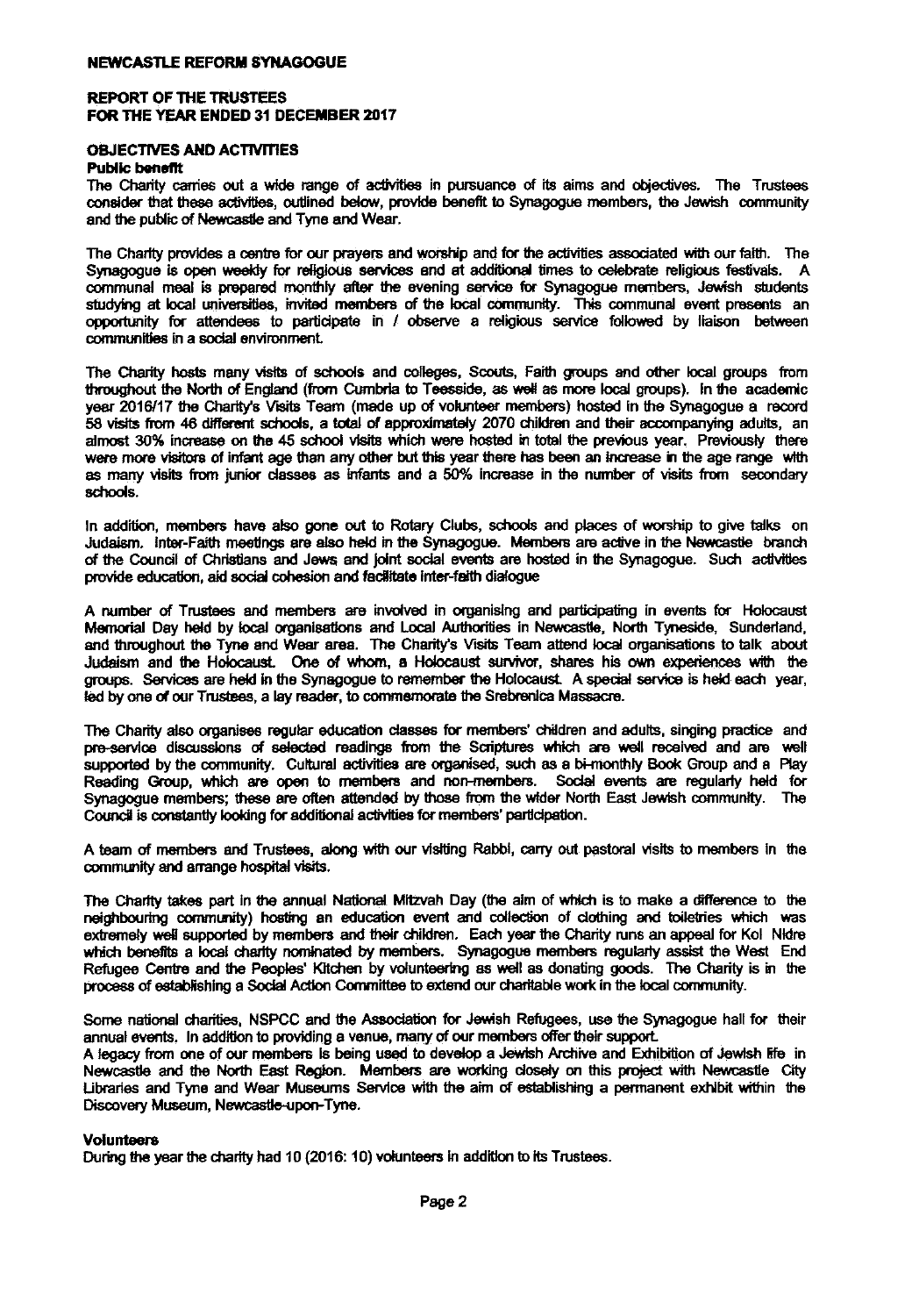#### REPORT OF THE TRUSTEES FOR THE YEAR ENDED 31 DECEMBER 2017

# ACHIEVEMENT AND PERFORMANCE **EAR EN<br>ENT AN:<br>activities<br>received<br>.**

#### Charitable activities

The charity donations and gift aid totalling £11,116 (2016: £10,886).

A reduction in support costs has led to an increase in total net income, with a surplus in the period of £10,872 (2016: £6,364) of which £6,974 (2016: £2,096) is from the Charity's normal operating activities and £3,898  $(2016; \text{\textsterling}4, 268)$  relates to the gain on the revaluation of investments.

The sharp fall in repairs and renewals expenses is because in 2016, expenditure on upgrading security systems was incurred. The expenses were offset by a £3,505 government grant.

The trustees feel that they would be able to continue the current activities of the charity in the event of a decline in membership. The trustees feel that they would be able to continue the current activities of the charity in the event of a<br>decline in membership.<br>**FINANCIAL REVIEW**<br>At the end of the year the charity had restricted funds of £65,279 (20

#### **Reserves policy**

£575,063 (2016: £570,225) of which £63,253 (2016: £37,593) are considered as free reserves.

 $E$ 575,063 (2016: £570,225) of which £63,253 (2016: £37,593) are considered<br>The trustees have established a policy whereby the unrestricted funds not<br>fixed assets ("The Free Reserves") held by the Charity should represent **REVIEW**<br>
Ilicy<br>
f the year the charity had restricted funds of £65,279 (2016: £59,245) and unrestricted funds<br>
16: £570,225) of which £63,253 (2016: £37,593) are considered as free reserves.<br>
have established a policy whe fixed assets ("The Free Reserves") held by the Charity should represent 5 years of the resources expended. This has been agreed as a sufficient level with regards to the current economic climate, the decline in<br>subscription income and the potential requirement of a rabbi salary. The charity has been able to maintain the<br>managed general reserves at this kwel at 31 December 2017.

#### FUTURE PLANS

The synagogue and community are committed to the maintenance and expansion of the religious, educational and charitable activities.

#### STRUCTURE, GOVERNANCE AND MANAGEMENT

#### Governing document

The charity is an unincorporated charity, constituted under a trust deed dated 3 March 1966 and is a registered charity, number 246816. rporated charity, constituted under<br>246816.<br>**ment of new trustees**<br>by a Council of trustees. Trustees<br>trustees are held at least bi-monthly<br>NISTRATIVE DETAILS

#### Recruitment and appointment of new trustees

The charity is managed by a Council of trustees. Trustees are elected at the Annual General Meeting Meetings of the Council of trustees are held at least bi-monthly (with the exception of August)

#### REFERENCE AND ADMINISTRATIVE DETAILS

Registered Charfty number 248816

Principal address c/o Newcastle Reform Synagogue **The Croft** off Kenton Road **Gosforth** Newcastle upon Tyne NE3 4RF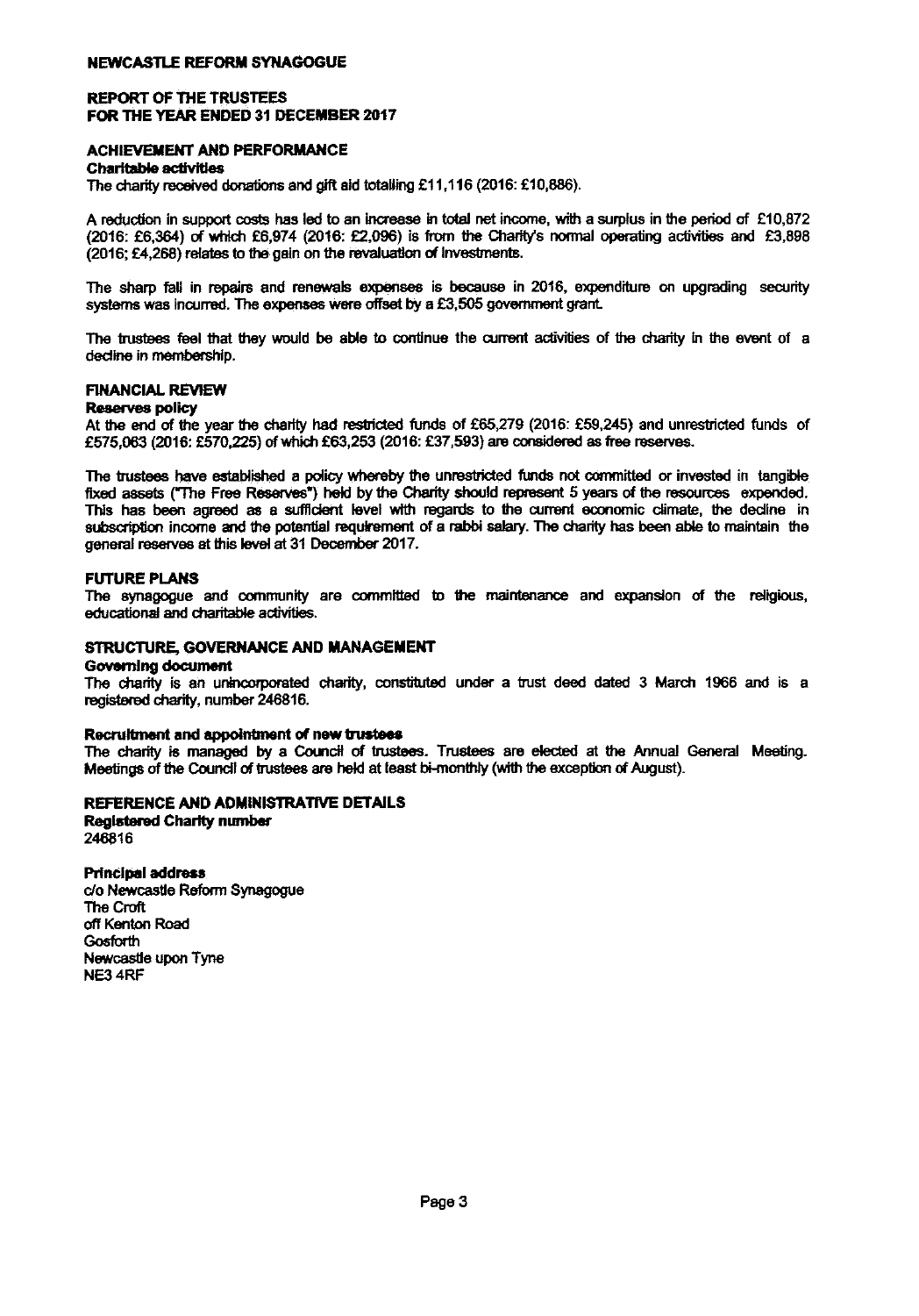#### REPORT OF THE TRUSTEES FOR THE YEAR ENDED 31 DECEMBER 2017

### REFERENCE AND ADMINISTRATIVE DETAILS

| FOR THE YEAR ENDED 31 DECEMBER 2017  |                          |                       |  |
|--------------------------------------|--------------------------|-----------------------|--|
| REFERENCE AND ADMINISTRATIVE DETAILS |                          |                       |  |
| Trustees                             |                          |                       |  |
| Mrs G Bernstone,                     | <b>Welfare Officer</b>   |                       |  |
| Mrs B Dinsdale                       | Honorary Life            |                       |  |
|                                      | President                |                       |  |
| Mr G F Lobie $\cdot$                 | Honorary Life            |                       |  |
|                                      | President                |                       |  |
| Miss G Mandell                       | Secretary                |                       |  |
| Mrs S Rowlands.                      | New Members              |                       |  |
|                                      | Secretary                |                       |  |
| Mr C Scott $\therefore$              | <b>Buildings Officer</b> |                       |  |
| Miss P Statt                         | Council Member           |                       |  |
| Mr A Wortman -                       | Council Member (ex       |                       |  |
|                                      | Chair)                   |                       |  |
| Mr A Reid                            | <b>Ritual Chair</b>      | - resigned $11.6.17$  |  |
| Mrs L. A. Huddart                    | Representative of        |                       |  |
|                                      | Guild                    |                       |  |
| Mrs L Scott                          | Chair                    | - appointed 11.6.17   |  |
| Mrs H Bussell <sup>.</sup>           | Treasurer                |                       |  |
| Mrs B Berg .                         | Social Events            |                       |  |
|                                      | <b>Officer</b>           |                       |  |
| Mr D Luper.                          | Vice-Chair               | - appointed $11.6.17$ |  |
| Mrs R Heyman⊹                        | <b>Schools Liaison</b>   |                       |  |
| Mrs J Edwards $\cdot$                | Council Member           |                       |  |
| Mr D Steen                           | Health & Safety          | - resigned $11.6.17$  |  |

Mrs B Dinsdale Mr G Loble

Honorary Ufe President

Independent examiner Robson Laidler Accountants Limited Femwood House Femwood Road Newcastle upon Tyne<br>NE2 1TJ

NE2 1TJ ~ by order of the board of trustees on .....A~..~..k2..&Fend rdgned on its behalf by.

Mrs <sup>L</sup> Scott - Trustee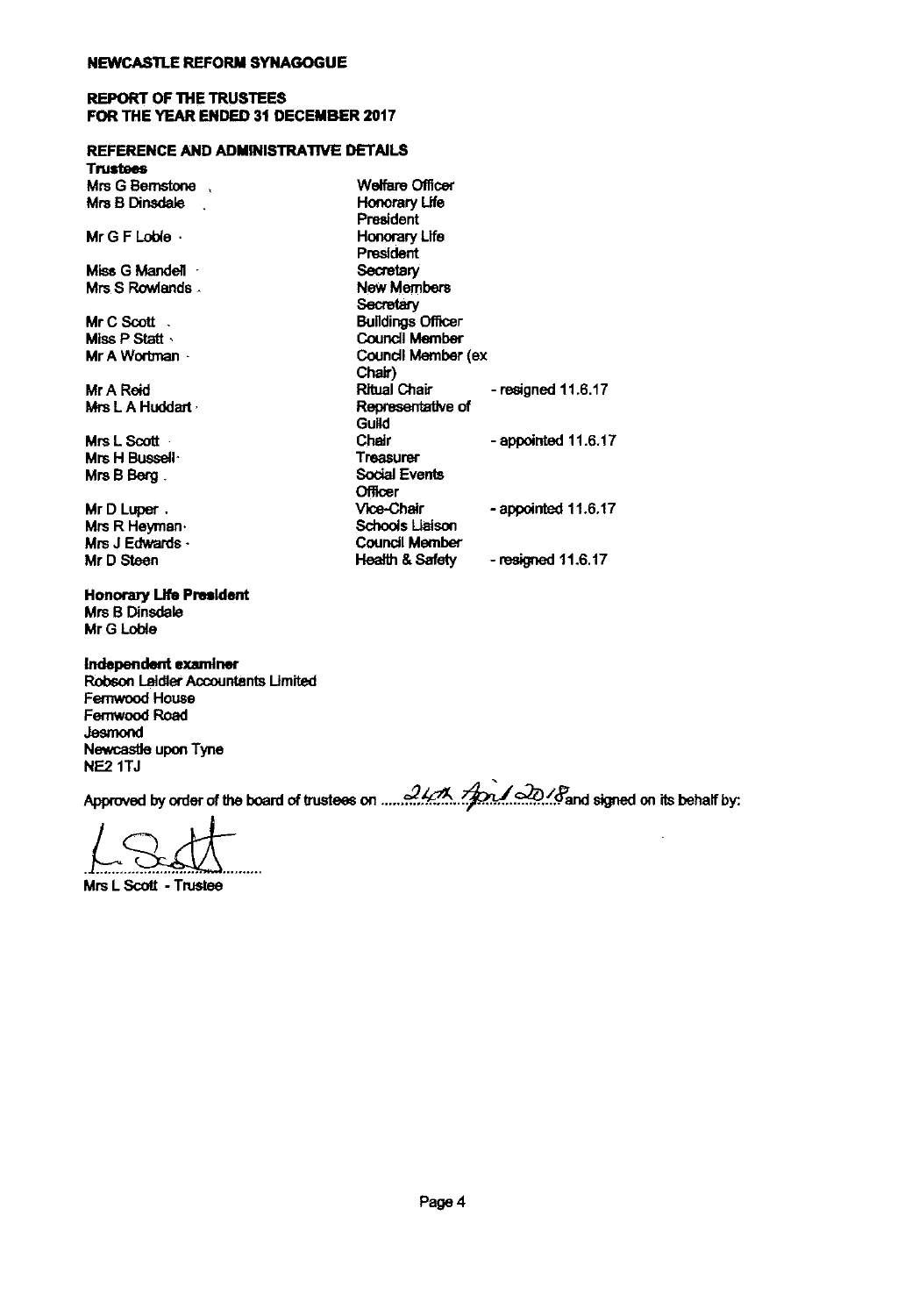# INDEPENDENT EXANNER'8 REPORT TO THE TRUSTEES OF NEWCASTLE REFORM SYNAGOGUE "S REPORT"<br>port to the<br>ss on my e<br>December<br>of report

# NEWCASTLE REPORM STRAGOGOE<br>Independent examiner's report to the trustees of Newcastle Reform Synagogu<br>I moot to the charity trustees on my examination of the accounts of the Newcas

I report to the charity trustees on my examination of the accounts of the nagogue<br>Newcastle ate Reform Synagogue (the<br>accounts in accordance with Trust) for the year ended 31 2017.

#### Responsibilities and basis of report

As the charity trustees of the Trust you are responsible for the preparation of the accounts in accordance with the requirements of the Charities Act 2011 ('the Act').

<sup>I</sup> report in respect of my examination of the Trust's accounts canted out under section 145 of the Act and in carrying out my examination I have followed all applicable Directions given by the Charity Commission unde the prepar:<br>hts carried<br>Directions section 145(5)(b) of the Act.

#### Independent examiner's statement

I have completed my examination. I confirm that no material matters have come to my attention in connection with the examination giving me cause to believe that in any al matte<br>material respect endent exame<br>completed<br>a examination<br>the accounting<br>the account

- 1. records were not kept in respect of the Trust as required by section 130 of the Act; or
- 2. the accounts do not accord with those records; or
- 3. the accounts do not comply with the applicsbls requirements concerning the form and content of accounts set out in the Charlies (Accounts and Reports) Regulations 2008 other than any requireme<br>that the accounts give a true and falr view which is not a matter considered as part of an independent<br>examination. that the accounts give a true and fair view which is not a matter considered as part of an independent speca.<br>ired by sect<br>ncerning the<br>stions 2008<br>considered

I confirm that there are no other matters to which your attention should be drawn to enable a proper understanding of the accounts to be reached.

unger

Michael Smith FCCA Robson Laidler Accountants Limited<br>Fernwood House<br>Fernwood Road<br>Jesmond Newcastle upon Tyne NE2 1TJ

Date: 21 April 2018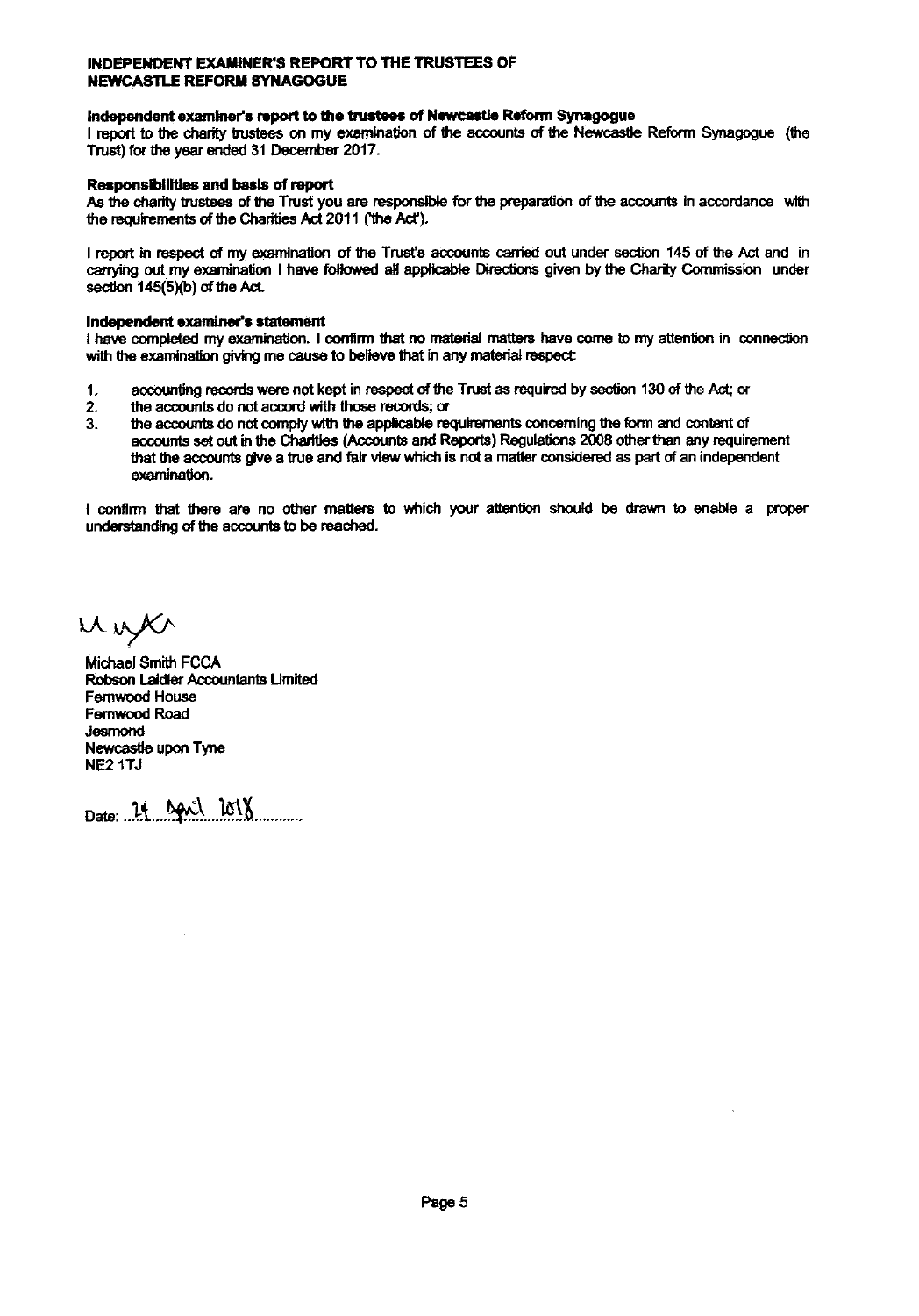#### STATEMENT OF FINANCIAL ACTIVITIES FOR THE YEAR ENDED 31 DECEMBER 2017

|                                   |              |                     |                   |                   | Period       |
|-----------------------------------|--------------|---------------------|-------------------|-------------------|--------------|
|                                   |              |                     |                   | <b>Year Ended</b> | 1.1.15<br>to |
|                                   |              |                     |                   | 31.12.17          | 31.12.16     |
|                                   |              | <b>Unrestricted</b> | <b>Restricted</b> | <b>Total</b>      | Total        |
|                                   |              | funds               | funds             | funds             | funds        |
|                                   |              |                     |                   |                   | as restated  |
|                                   | <b>Notes</b> | £                   | £                 | £                 | £            |
| <b>INCOME AND ENDOWMENTS FROM</b> |              |                     |                   |                   |              |
| Donations and legacies            | 2            | 39,486              | 6,982             | 46,468            | 49,163       |
| Other trading activities          | 3            | 4,566               |                   | 4,566             | 4,036        |
| Investment income                 | 4            | 4,716               |                   | 4,716             | 5,964        |
| Other income                      |              | 2,023               |                   | 2,023             | 950          |
| <b>Total</b>                      |              | 50,791              | 6,982             | 57,773            | 60,113       |
| <b>EXPENDITURE ON</b>             |              |                     |                   |                   |              |
| <b>Raising funds</b>              |              | 3,164               |                   | 3,164             | 1,444        |
| Charitable activities             | 5            |                     |                   |                   |              |
| Advancement of religion           |              | 42,789              |                   | 42,789            | 51,291       |
| <b>Burial costs</b>               |              |                     | 3,286             | 3,286             | 5,282        |
| Kol Nidre Fund                    |              |                     | 1,560             | 1,560             |              |
| Total                             |              | 45,953              | 4,846             | 50,799            | 58,017       |
| Net gains/(losses) on investments |              |                     | 3,898             | 3,898             | 4,268        |
| <b>NET INCOME</b>                 |              | 4,838               | 6,034             | 10,872            | 6,364        |
| <b>RECONCILIATION OF FUNDS</b>    |              |                     |                   |                   |              |
| Total funds brought forward       |              | 570,225             | 59,245            | 629,470           | 623,106      |
| TOTAL FUNDS CARRIED FORWARD       |              | 575,063             | 65,279            | 640,342           | 629,470      |

### CONTINUING OPERATIONS

All income and expenditure has arisen from continuing activities.

The notes form part of these financial statements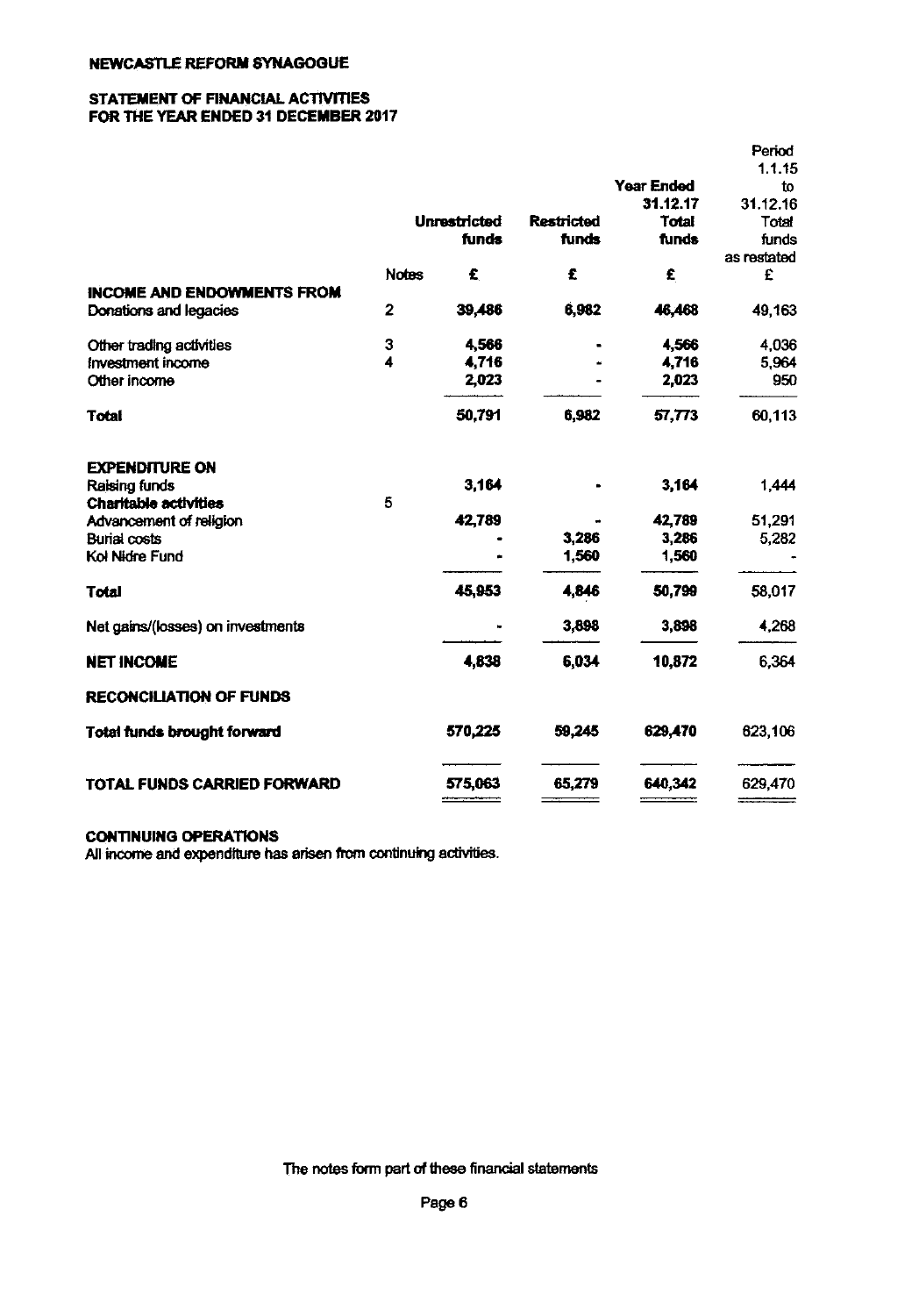#### BALANCE SHEET AT 31 DECEMBER 2017

|                                     |              |                     |                   | 2017         | 2016        |
|-------------------------------------|--------------|---------------------|-------------------|--------------|-------------|
|                                     |              | <b>Unrestricted</b> | <b>Restricted</b> | <b>Total</b> | Total       |
|                                     |              | funds               | funds             | funds        | funds       |
|                                     |              |                     |                   |              | as restated |
|                                     | <b>Notes</b> | £                   | £                 | £            | £           |
| <b>FIXED ASSETS</b>                 |              |                     |                   |              |             |
| Tangible assets                     | 9            | 254,482             |                   | 254,482      | 264,893     |
| <b>Investments</b>                  | 10           |                     | 37,675            | 37,675       | 33,777      |
|                                     |              | 254,482             | 37,675            | 292,157      | 298,670     |
| <b>CURRENT ASSETS</b>               |              |                     |                   |              |             |
| <b>Stocks</b>                       | 11           | 300                 |                   | 300          | 300         |
| <b>Debtors</b>                      | 12           | 35,544              |                   | 35,544       | 33,824      |
| Cash at bank and in hand            |              | 319,866             | 31,492            | 351,358      | 336,193     |
|                                     |              | 355,710             | 31,492            | 387,202      | 370,317     |
| <b>CREDITORS</b>                    |              |                     |                   |              |             |
| Amounts failing due within one year | 13           | (35, 129)           | (3,888)           | (39,017)     | (39, 517)   |
| <b>NET CURRENT ASSETS</b>           |              | 320,581             | 27,604            | 348,185      | 330,800     |
| TOTAL ASSETS LESS CURRENT           |              |                     |                   |              |             |
| <b>LIABILITIES</b>                  |              | 575,063             | 65,279            | 640,342      | 629,470     |
| <b>NET ASSETS</b>                   |              | 575,063             | 65,279            | 640,342      | 629,470     |
| <b>FUNDS</b>                        | 14           |                     |                   |              |             |
| Unrestricted funds                  |              |                     |                   | 575,063      | 570,225     |
| Restricted funds                    |              |                     |                   | 65,279       | 59,245      |
| TOTAL FUNDS                         |              |                     |                   | 640,342      | 629,470     |

The finandal statements were approved by the Board of Trustees on  $\frac{24}{1000}$  ....................... and were signed on its behalf by:

Mrs L Scott -Trustee

 $45e/$ 

Mrs H Bussell -Trustee

The notes form part of these financial statements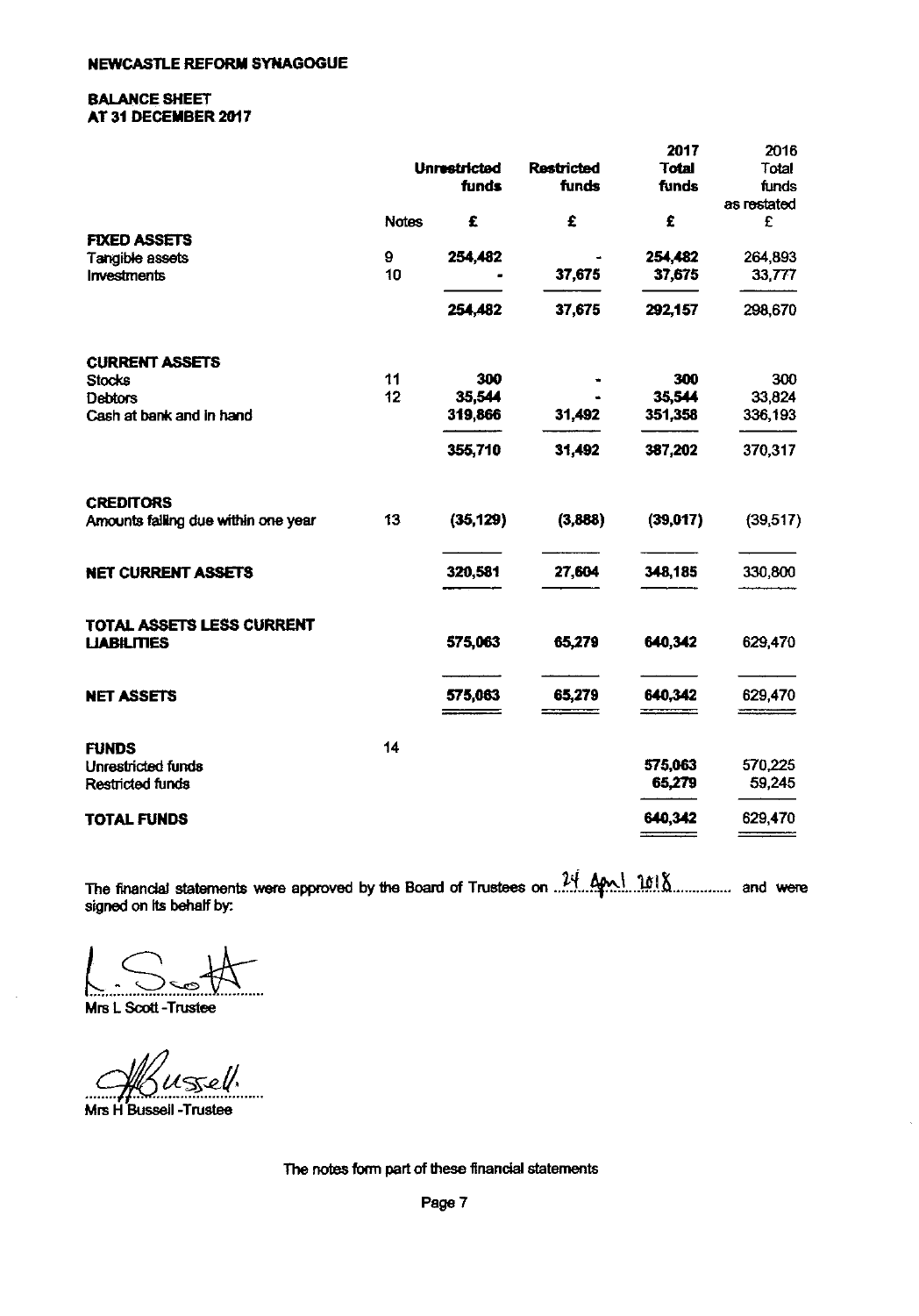#### NOTES TO THE FINANCIAL STATEMENTS FOR THE YEAR ENDED 31 DECEMBER 2017

#### $\ddagger$ . ACCOUNTING POUCIES

#### Basis of preparing the financial statements

The financial statements of the charity, which is a public benefit entity under FRS 102, have been HE YEAR ENDED 31 DECEMBER 2017<br>ACCOUNTING POLICIES<br>Basis of preparing the financial statements<br>The financial statements of the charities SORP (FRS 102) 'Accounting and Reporting by Charities<br>Statement of Recommended Practi Statement of Recommended Practice applicable to charities preparing their accounts in accordance ACCOUNTING POLICIES<br>
Basis of preparing the financial statements<br>
The financial statements of the charity, which is a public benefit entity under FRS 102, have been<br>
prepared in accordance with the Charities SORP (FRS 102) (effedive 1 January 2015)', An external<br>the Charity<br>Practice<br>Standard<br>Financial<br>blic of Ire Reporting Standard 102 'The Financial Reporting Standar applicable in the UK and Republic of Ireland' and the Charitles Act 2011. The financi 102, have<br>sing by Chas<br>in accord<br>land (FRS<br>porting Sta<br>statements<br>nents which have been prepared under the historical cost convention with the exception of investments which are induded at market value, as modified by the revaluation of certain assets. nicial Repo<br>January 20<br>January 20<br>anket value,<br>statements<br>s of funding<br>aned a next

The financial statements have been prepared on a going concern basis on the ground that current and future sources of funding or support will be more than adequate for the charity's needs. The Trustees have considered a pe future sources of funding or support will be more than adequate for the charity's needs. The Trustee have considered a period of 12 months from the balance sheet date and consider no further disclosures relating to the charity's ability to continue as a going concern need to be made. rrent and<br>Trustees<br>o further<br>otherwise

Assets and liabilities are initially recognised at historical cost or transaction value unles

The financial accounts are prepared in Sterling  $(E)$ .

#### Significant estimates and judgements

Assets and habilities are thuatry recognised<br>stated in the relevant accounting policy note(s)<br>The financial accounts are prepared in Sterling<br>Significant estimates and judgements<br>The preparation of the financial statements The preparation of the financial statements requires the Trustees to make judgements and estimates The maincal accounts are prepared in Sushing  $(x)$ .<br>Significant estimates and judgements<br>The preparation of the financial statements requires the Trustees to make judgements and estimates.<br>The main areas where such judgeme income.

The charity has applied the following accounting policies:

#### Income

The enamy nas applied the following accounting poissed:<br>All income<br>funds. It is probable that the income will be received and the amount can be measured reliably. which the charity has applied the following accounting policies:<br>The charity has applied the following accounting policies:<br>All income is recognised in the Statement of Financial Activities once the<br>funds, it is probable t .<br>.<br>measured<br>. reliably.

#### **Expenditure**

Liabilities are recognised as expenditure as soon as there is a legal or constructive obligation<br>committing the charity to that expenditure, it is probable that a transfer of economic benefits will be<br>moutined in eetHement required in settlement and the amount of the obligation can be measured reliably. Expenditure is Following that the income will be received and the amount can be mea-<br>a<br>pre-recognised as expenditure as soon as there is a legal or<br>the charity to that expenditure, it is probable that a transfer of exet<br>thement and the a accounted for on an accruals basis and has been classified under headings that aggregate all cost related to the category. Where costs cannot be directly attributed to particular headings they have been allocated to activities on a basis consistent with the use of resources expenditure<br>xpenditure<br>amount coasis and<br>costs canno<br>consistent

#### Tangible fixed assets

Depreciation is provided at the following annual rates in order to write off each asset over its estimate costs can<br>-consister<br>-<br>following<br>useful fife.

| Freehold property            | - 2% straight line basis  |
|------------------------------|---------------------------|
| Leasehold prayer house       | - 2% straight line basis  |
| Religious assets             | - 2% straight line basis  |
| <b>Fixtures and fittings</b> | - 15% on reducing balance |

#### **Stocks**

Stock consists of purchased goods for resale. Stocks are valued at lower of cost and net realisable value. Items donated for resale or distribution are not included in the financial statements until they are sold or distributed.

#### **Taxation**

As a charity, Newcastle Reform Synagogue is exempt from tax on income and gains to the extent that these are applied to its charitable objects. No tax charges have arisen in the charity.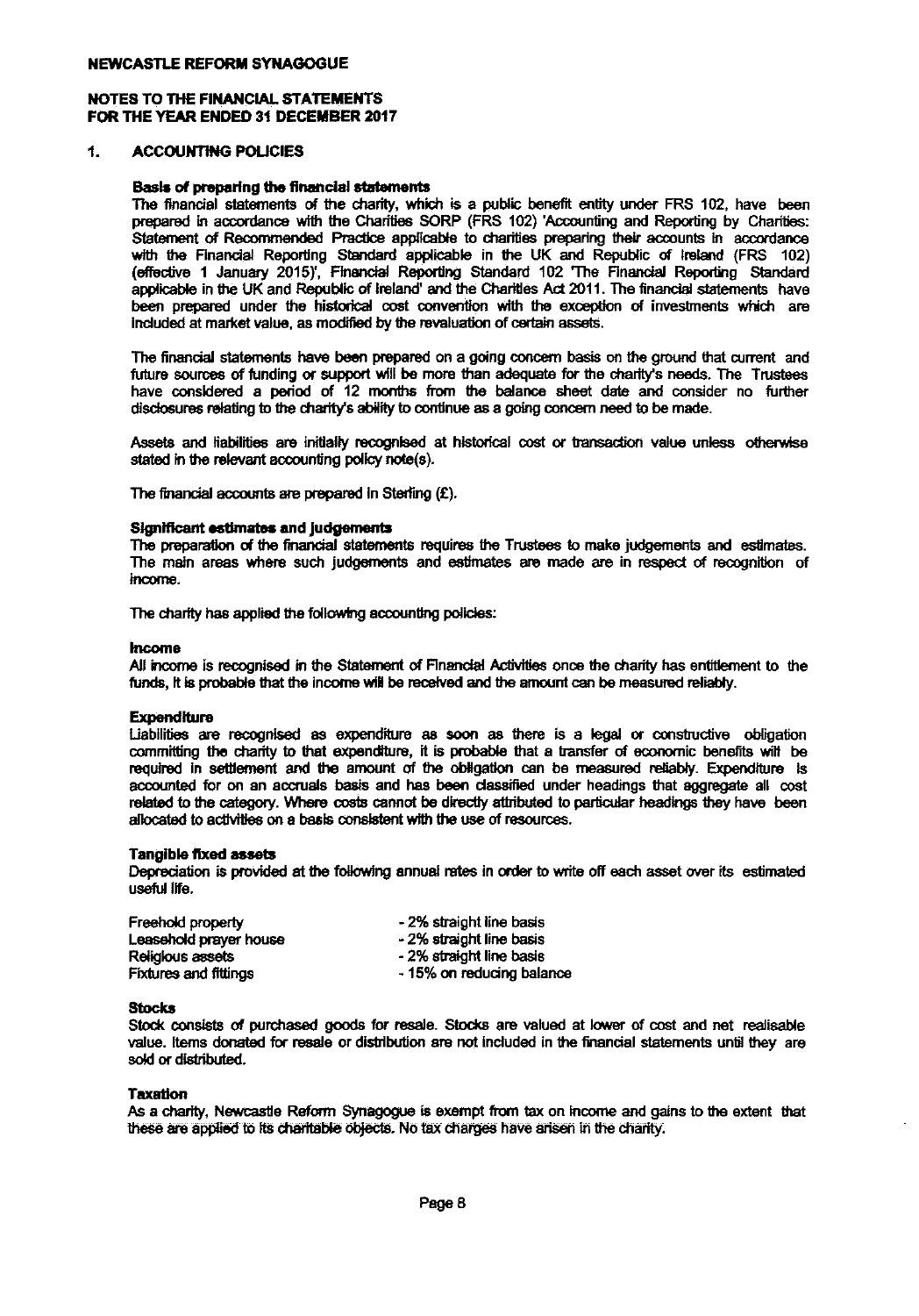#### NOTES TO THE FINANCIAL STATEMENTS - CONTINUED FOR THE YEAR ENDED 31 DECEMBER 2617

#### 1. ACCOUNTING POLICIES - continued

#### Fund accounting

Un stricted funds can be used in accordance with the ~<br>charitable objectives at the discretion of the trustees.

Restricted funds can only be used for particular restricted purposes within the objects of the charity. Restrictions arise when e used in<br>, be used<br>specified by the donor or when funds are raised for particular restricted purposes.

Further explanation of the nature and purpose of each fund is included in the notes to the financial statements.

#### Fixed asset Invesbnents

Investments are stated in the accounts at market value. Changes in value are taken to the Statement of Financial Activities.

#### **DONATIONS AND LEGACIES** 2.

|                          |                   | Period      |
|--------------------------|-------------------|-------------|
|                          |                   | 1.1.15      |
|                          | <b>Year Ended</b> | to          |
|                          | 31.12.17          | 31.12.16    |
|                          |                   | as restated |
|                          | £                 | £           |
| Donations                | 4,918             | 5,513       |
| Gift aid                 | 6,198             | 5,373       |
| Grants                   |                   | 3,505       |
| Subscriptions            | 28,370            | 27,298      |
| <b>Burial scheme</b>     | 3,921             | 5,141       |
| Kol Nidre appeal         | 1,560             | 2,005       |
| <b>Board of Deputies</b> | 125               | 328         |
| <b>Pardubice Scroll</b>  | 1,376             |             |
|                          | 46,468            | 49,163      |
|                          |                   |             |

Grants received, included in the above, are as follows:

|                  |                   | .           |
|------------------|-------------------|-------------|
|                  |                   | 1.1.15      |
|                  | <b>Year Ended</b> | tο          |
|                  | 31.12.17          | 31.12.16    |
|                  |                   | as restated |
|                  | £                 |             |
| Government grant | ٠                 | 3,505       |
|                  |                   | $\equiv$    |
|                  |                   |             |

Period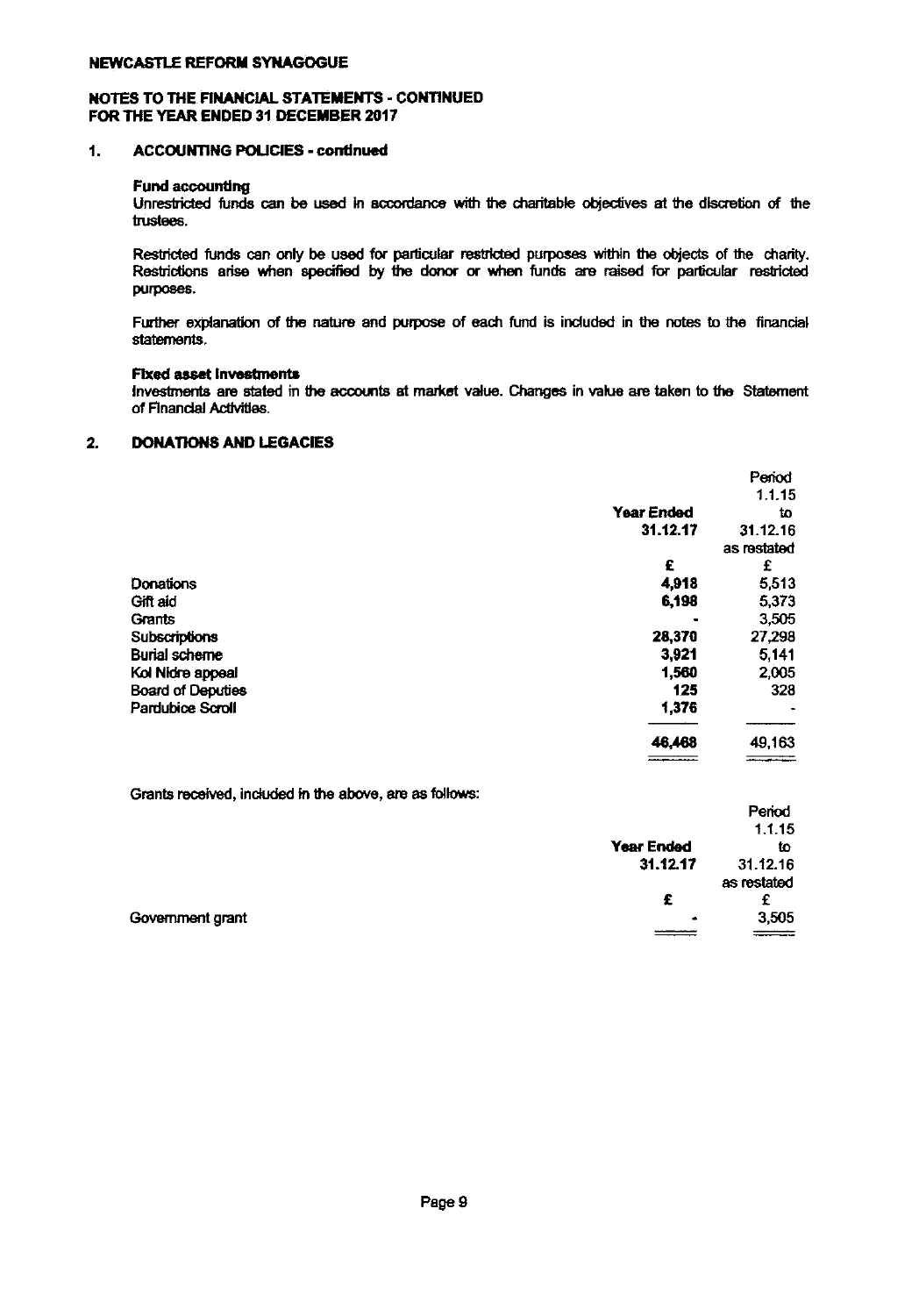#### NOTES TO THE RNANCIAL STATEMENTS - CONTINUED FOR THE YEAR ENDED 31 DECEMBER 2017

#### 3. OTHER TRADING ACTIVITIES

|                         |                               | Period      |
|-------------------------|-------------------------------|-------------|
|                         |                               | 1.1.15      |
|                         | <b>Year Ended</b>             | to          |
|                         | 31.12.17                      | 31.12.16    |
|                         |                               | as restated |
|                         | £                             | £           |
| Sale of religious items | 55                            | 152         |
| Social events           | 1,046                         | 1,239       |
| Guild social events     | 3,465                         | 2,645       |
|                         | 4,566                         | 4,036       |
|                         | <b><i><u>Property</u></i></b> | $=$         |

#### 4. INVESTMENT INCOME

|                          |                   | Period      |
|--------------------------|-------------------|-------------|
|                          |                   | 1.1.15      |
|                          | <b>Year Ended</b> | İΟ          |
|                          | 31.12.17          | 31.12.16    |
|                          |                   | as restated |
|                          | £                 |             |
| Deposit account interest | 4,678             | 5,666       |
| Guild account interest   | 38                | 298         |
|                          | 4,716             | 5,964       |
|                          |                   |             |

## 5. CHARITABLE ACTIVITIES COSTS

|                         |              | <b>Support</b> |               |
|-------------------------|--------------|----------------|---------------|
|                         | Direct costs | costs          | <b>Totals</b> |
|                         |              | (See note 6)   |               |
|                         | £            | £              | £             |
| Advancement of religion | 25,604       | 17,185         | 42,789        |
| <b>Burial costs</b>     | 3,286        | ۰              | 3,286         |
| Kol Nidre Fund          | 1,560        | ۰              | 1,560         |
|                         | 30,450       | 17.185         | 47,635        |
|                         |              |                |               |

#### 6. SUPPORT COSTS

|                         | Governance        |              |       |               |
|-------------------------|-------------------|--------------|-------|---------------|
|                         | <b>Management</b> | <b>Other</b> | costs | <b>Totais</b> |
| Advancement of religion | 12.893            | 58           | 4.234 | 17,185        |

#### 7. TRUSTEES' REMUNERATION AND BENEFITS

No members of the management committee received any remuneration during the year.

#### Trustees' expenses

During the year £569 (2016: £2,793) was reimbursed to Trustees for expenses incurred in the course of their duties.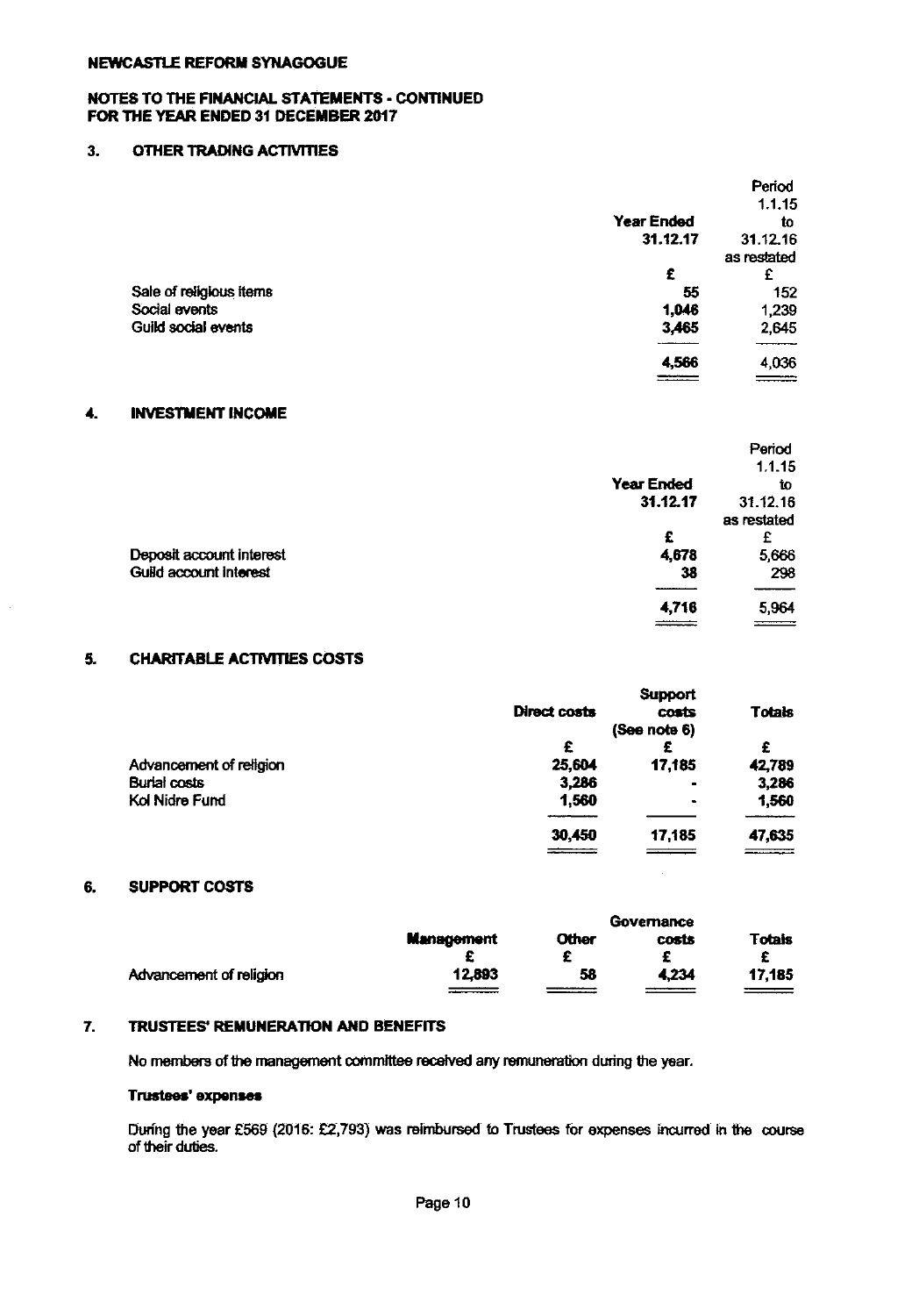#### NOTES TO THE FINANCIAL STATEMENTS - CONTINUED FOR THE YEAR ENDED 31 DECEMBER 2017

#### 8. PRIOR YEAR ADJUSTMENT

In 2016, following a review of the Restricted funds heki by the charity, the trustees conduded that a number of the funds had been mis-categorised in the past and that in fact no such restriction existed tees cond<br>restriction<br>e Siddur i

The Trustees have since revised their view on the funds and conduded that the Bddur income fund should be shown as a restricted fund and the accounts have been adjusted to reflect this.

These adjustments have been made within the comparative figures but do not adjust the total funds held by the charity.

#### 9. TANGIBLE FIXED ASSETS

|                       | Freehold<br>property | Leasehold<br>prayer<br>house<br>£ | <b>Religious</b><br>assets<br>£ | <b>Fixtures and</b><br>fittinas<br>£ | <b>Totals</b><br>£ |
|-----------------------|----------------------|-----------------------------------|---------------------------------|--------------------------------------|--------------------|
| COST                  |                      |                                   |                                 |                                      |                    |
| At 1 January 2017 and |                      |                                   |                                 |                                      |                    |
| 31 December 2017      | 251,041              | 26,259                            | 73,980                          | 119,400                              | 470,680            |
| <b>DEPRECIATION</b>   |                      |                                   |                                 |                                      |                    |
| At 1 January 2017     | 94,537               | 9,976                             | 4,440                           | 96,834                               | 205,787            |
| Charge for year       | 5,021                | 525                               | 1,480                           | 3.385                                | 10,411             |
| At 31 December 2017   | 99,558               | 10,501                            | 5,920                           | 100,219                              | 216,198            |
| <b>NET BOOK VALUE</b> |                      |                                   |                                 |                                      |                    |
| At 31 December 2017   | 151,483              | 15,758                            | 68,060                          | 19,181                               | 254,482            |
| At 31 December 2016   | 156.504              | 16,283                            | 69,540                          | 22,566                               | 264,893            |
|                       |                      |                                   |                                 |                                      |                    |

In 2010 the synagogues fixed assets including fixtures and fittings, Torah Scrolls and silverware were revalued independently for insurance purposes. This has resulted in the religious assets being valued at £73,980, an increase of £53,980, and the fixtures and fittings being valued at £118,503, an increase of 658,180.

The trustees are not aware of any material changes since the last revaluation.

The Synagogue also has to insure the Torah Scroll 2 which belongs the the Czech Memorial Trust No 831.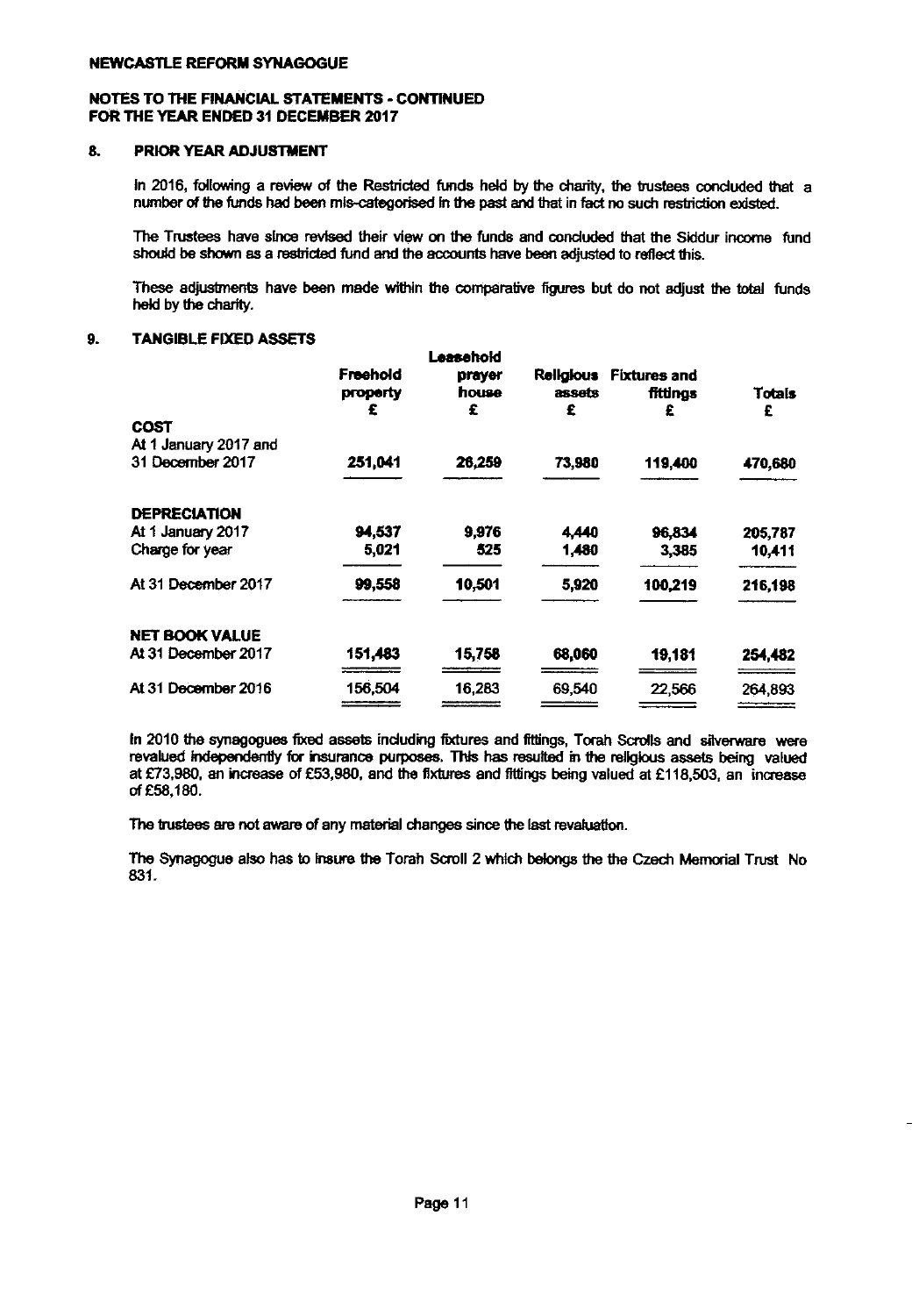#### NOTES TO THE FINANCIAL STATEMENTS - CONTINUED FOR THE YEAR ENDED 31 DECEMBER 2017

#### 10. FIXED ASSET INVESTMENTS

|                       | Listed<br><b>Investments</b><br>£ |
|-----------------------|-----------------------------------|
| <b>MARKET VALUE</b>   |                                   |
| At 1 January 2017     | 33,777                            |
| <b>Revaluations</b>   | 3,898                             |
| At 31 December 2017   | 37,675                            |
| <b>NET BOOK VALUE</b> |                                   |
| At 31 December 2017   | 37,675<br>$\hspace{1.5cm} =$      |
| At 31 December 2016   | 33,777                            |

There were no investment assets outside the UK

#### 11. STOCKS

|               | 2017   | 2016        |
|---------------|--------|-------------|
|               |        | as restated |
|               | c<br>- | ◠           |
| <b>Stocks</b> | 300    | 300         |
|               | ===    | ---------   |

# 12. DEBTORS: AMOUNTS FALLNG DUE WITHIN ONE YEAR

|                                | 2017   | 2016        |
|--------------------------------|--------|-------------|
|                                |        | as restated |
|                                | £      |             |
| Trade debtors                  | 25,557 | 24,111      |
| Gift aid recoverable           | 5,707  | 5,400       |
| Prepayments and accrued income | 4,280  | 4,313       |
|                                | 35,544 | 33,824      |

### 13. CREDITORS: AMOUNTS FALLING DUE WITHIN ONE YEAR

|                        | 2017   | 2016        |
|------------------------|--------|-------------|
|                        |        | as restated |
|                        | £      | £           |
| <b>Trade creditors</b> | 5,553  | 5,795       |
| Deferred income        | 31,658 | 32,046      |
| Accrued expenses       | 1,806  | 1,676       |
|                        | 39,017 | 39,517      |
|                        |        |             |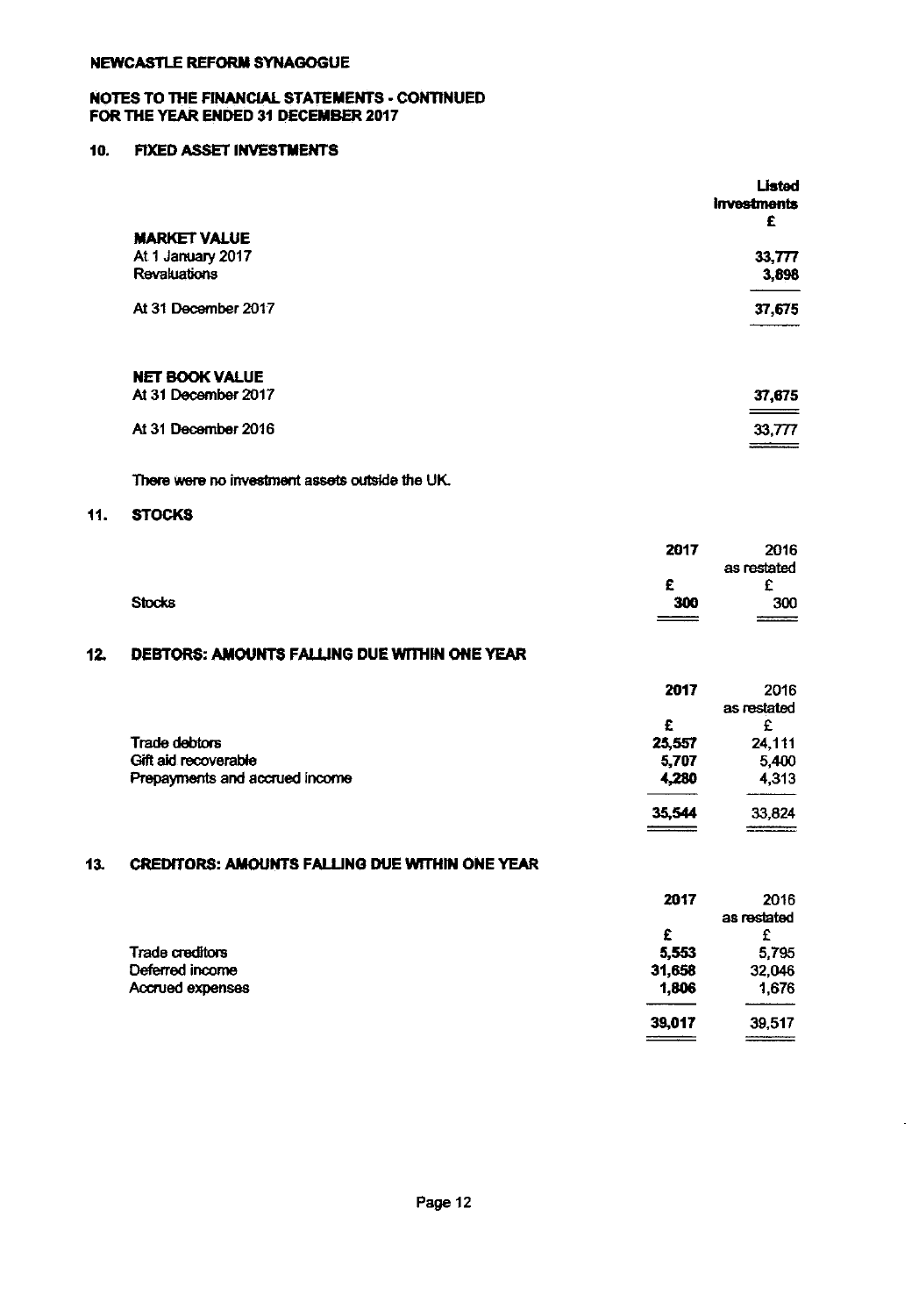#### NOTES TO THE FINANCIAL STATEMENTS - CONTINUED FOR THE YEAR ENDED 31 DECEMBER 2017

#### 14. MOVEMENT IN FUNDS

|           | Net      |                  |
|-----------|----------|------------------|
|           | movement |                  |
| At 1.1.17 | in funds | At 31.12.17      |
| £         | £        | £                |
|           |          |                  |
| 302,486   | 15,249   | 317,735          |
| 156,504   |          | 151,483          |
| 16,283    |          | 15,758           |
| 94,952    | (4,865)  | 90,087           |
| 570,225   | 4,838    | 575,063          |
|           |          |                  |
| 58,526    | 4,533    | 63,059           |
|           | 125      | 125              |
| 719       |          | 719              |
|           | 1,376    | 1,376            |
| 59,245    | 6,034    | 65,279           |
| 629,470   | 10,872   | 640,342          |
|           |          | (5,021)<br>(525) |

Net movement in funds, included in the above are as follows:

|                                    | incoming<br><b>resources</b><br>£ | <b>Resources</b><br>expended<br>£ | Gains and<br>losses<br>£ | <b>Movement</b><br>in funds<br>£ |
|------------------------------------|-----------------------------------|-----------------------------------|--------------------------|----------------------------------|
| Unrestricted funds                 |                                   |                                   |                          |                                  |
| General fund                       | 50,791                            | (35, 542)                         |                          | 15,249                           |
| Building reserve fund              |                                   | (5,021)                           |                          | (5,021)                          |
| Prayer House Reserve Fund          |                                   | (525)                             |                          | (525)                            |
| <b>Capital Revaluation Reserve</b> |                                   | (4,865)                           |                          | (4, 865)                         |
|                                    | 50,791                            | (45, 953)                         |                          | 4,838                            |
| Restricted funds                   |                                   |                                   |                          |                                  |
| Burial scheme fund                 | 3,921                             | (3,286)                           | 3,898                    | 4,533                            |
| Kol Nidre appeal fund              | 1,560                             | (1,560)                           |                          |                                  |
| Board of Deputies fund             | 125                               |                                   |                          | 125                              |
| Pardubice Scroll                   | 1,376                             |                                   |                          | 1,376                            |
|                                    | 6.982                             | (4,846)                           | 3,898                    | 6,034                            |
| TOTAL FUNDS                        | 57,773                            | (50, 799)                         | 3,898                    | 10,872                           |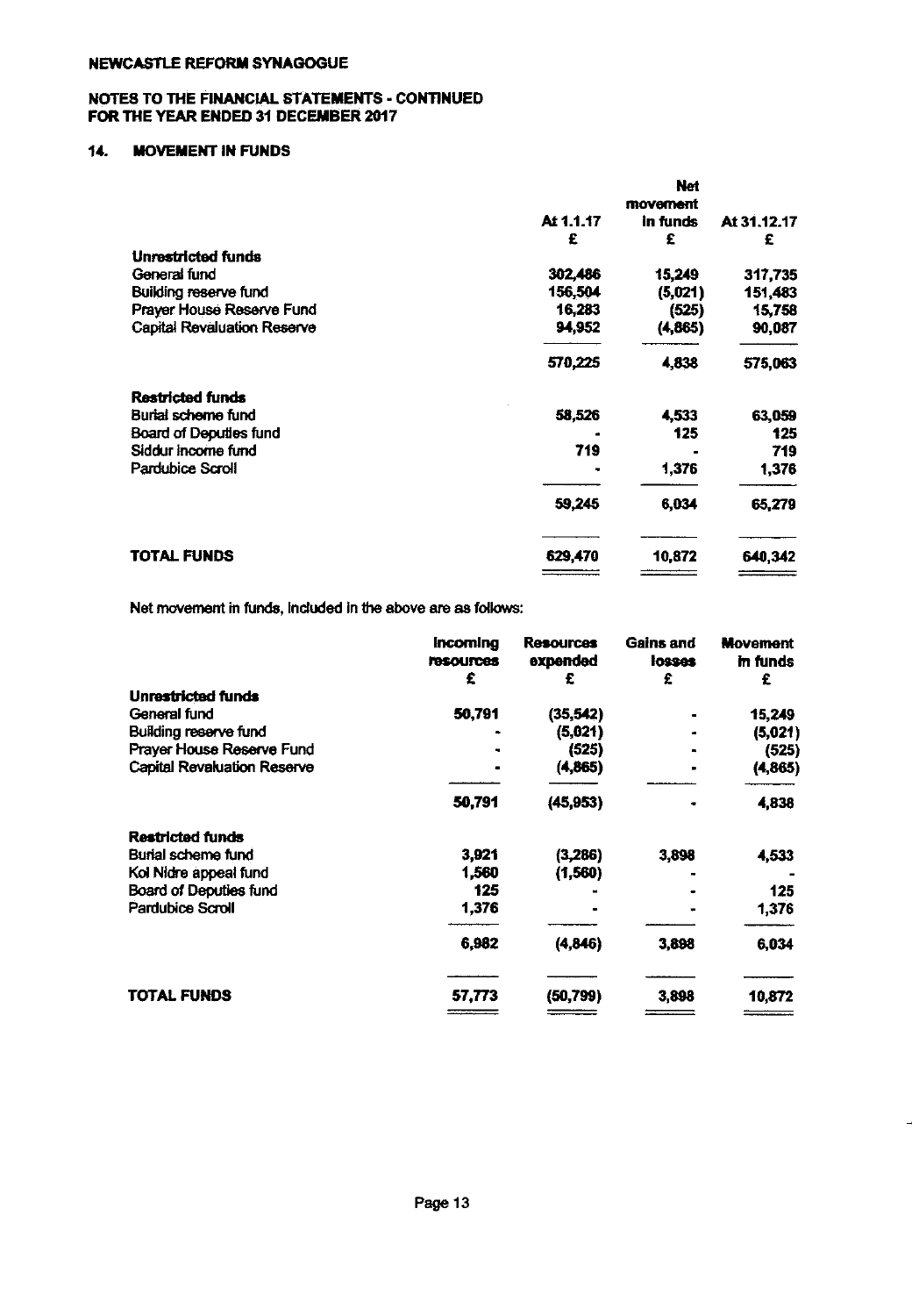#### NOTES TO THE FINANCIAL STATEMENTS - CONTINUED FOR THE YEAR ENDED 31 DECEMBER 2017

## 14. MOVEMENT IN FUNDS - continued

#### Comparatives for movement in funds

| <b>OURDERWAY OF INVESTIGAT IN INTER</b> |           |            |             |
|-----------------------------------------|-----------|------------|-------------|
|                                         |           | <b>Net</b> |             |
|                                         |           | movement   |             |
|                                         | At 1.1.15 | in funds   | At 31.12.16 |
|                                         | £         | £          | £           |
| <b>Unrestricted Funds</b>               |           |            |             |
| General fund                            | 289,241   | 13,245     | 302,486     |
| Building reserve fund                   | 161,525   | (5,021)    | 156,504     |
| Prayer House Reserve Fund               | 16,808    | (525)      | 16,283      |
| <b>Capital Revaluation Reserve</b>      | 100,414   | (5,462)    | 94,952      |
|                                         | 567,988   | 2,237      | 570,225     |
| <b>Restricted Funds</b>                 |           |            |             |
| Burial scheme fund                      | 54,399    | 4,127      | 58,526      |
| Siddur income fund                      | 719       |            | 719         |
|                                         | 55,118    | 4,127      | 59,245      |
| <b>TOTAL FUNDS</b>                      | 623,106   | 6,364      | 629,470     |
|                                         |           |            |             |

Comparative net movement in funds, included in the above are as follows:

|                              | <b>Incomina</b><br><b><i><u>Tesources</u></i></b><br>£ | <b>Resources</b><br>expended<br>£ | Gains and<br>losses<br>£ | <b>Movement</b><br>in funds<br>£ |
|------------------------------|--------------------------------------------------------|-----------------------------------|--------------------------|----------------------------------|
| <b>Unrestricted funds</b>    |                                                        |                                   |                          |                                  |
| General fund                 | 54,972                                                 | (41, 727)                         |                          | 13,245                           |
| <b>Building reserve fund</b> |                                                        | (5,021)                           |                          | (5,021)                          |
| Prayer House Reserve Fund    |                                                        | (525)                             |                          | (525)                            |
| Capital Revaluation Reserve  |                                                        | (5,462)                           |                          | (5,462)                          |
|                              | 54,972                                                 | (52, 735)                         |                          | 2,237                            |
| Restricted funds             |                                                        |                                   |                          |                                  |
| Burial scheme fund           | 5,141                                                  | (5, 282)                          | 4,268                    | 4,127                            |
|                              |                                                        |                                   |                          |                                  |
| TOTAL FUNDS                  | 60,113                                                 | (58,017)                          | 4,268                    | 6,364                            |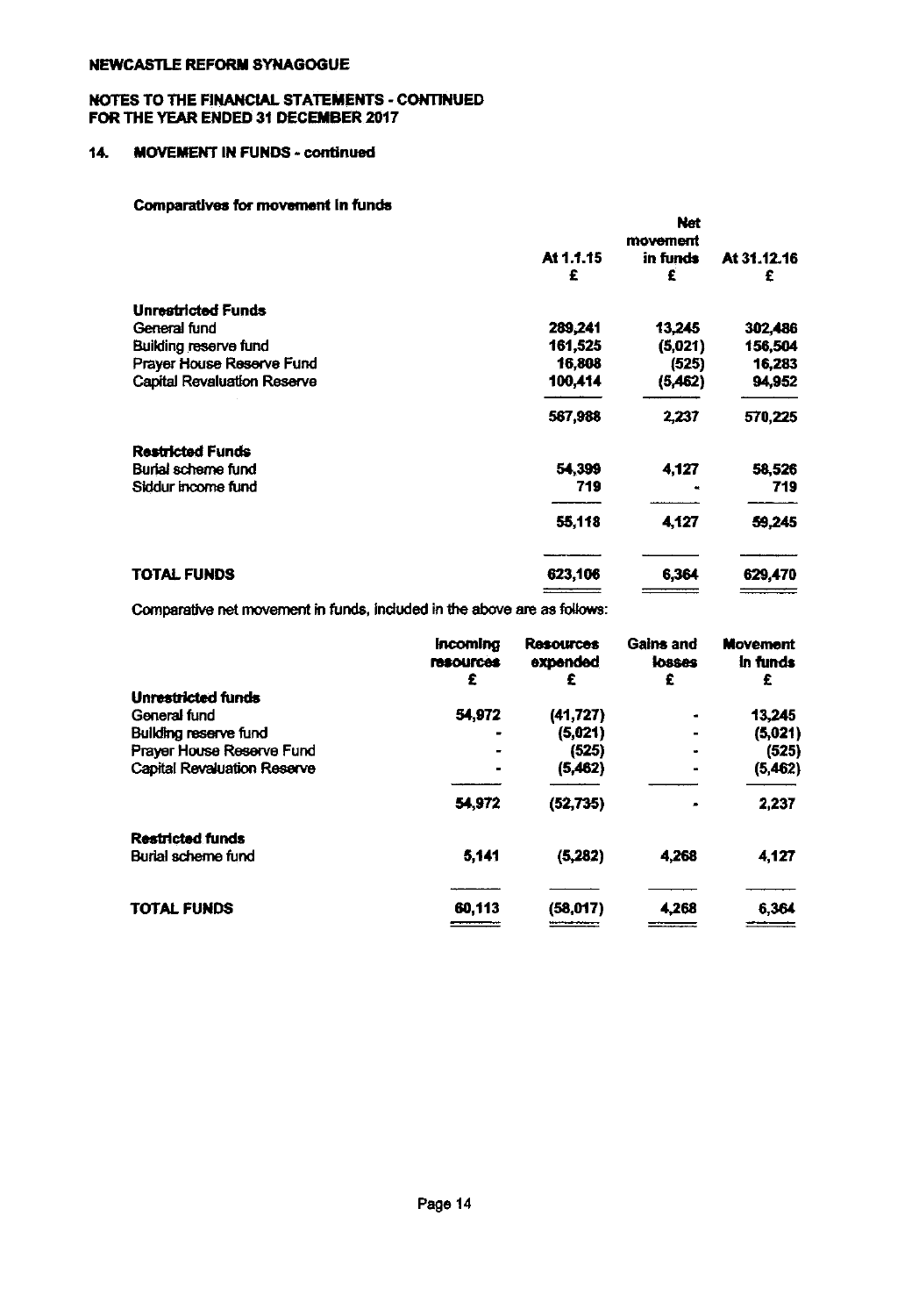#### NOTES TO THE FINANCIAL STATEMENTS - CONTINUED FOR THE YEAR ENDED 31 DECEMBER 2017

#### MOVEMENT IN FUNDS - continued 14.

#### **Designated deposits**

#### **Building Reserve**

Newcastle upon Tyne and represents building cost less depreciation.

The building reserve fund has been established to provide for the synagogue building at The Croft<br>Newcastle upon Tyne and represents building cost less depreciation.<br>The prayer house reserve fund provides for the building Prayer House<br>The prayer house reserve fund provides for the building at Preston Cemetery, North Shields and represents building costs less depreciation.

#### Capital Revaluation Reserve

The capital revaluation reserve | provides<br>preciation.<br>represents<br>re expenditu the he buildin<br>re-valued<br> Capital Revaluation Reserve<br>The capital revaluation reserve represents the re-valued amount of other fixed assets, together with<br>monies donated to help fund future expenditure.<br>The above funds have been included separately monies donated to help fund future expenditure.

The above funds have been included separately under General funds as they represent funds allocated for accounting purposes and do not represent realised profits for general use.

#### **Burial Scheme**

The burial scheme fund ~ contributions towards members' burial costs within the rules of the fund.

#### Siddur income

The Sddur Income Fund holds money donated for future purchase of prayer books. come<br>ir Income I<br>Deputies<br>sents don

#### Board of

This represents donations made by Synagogue Members to the Board of Deputies of British Jews.

#### Kol Nldre Fund

This represents the money collected for the annual Kol Nidre Appeal. Each year the community is d of Deput<br>represents<br>ildre Fund<br>represents<br>d to suppor invited to support two nominated charities in addition to offering a donation to the Synagogue.

Kol Nidre Fund<br>This represents<br>invited to support<br>Pardublice Scrol<br>Nemorial Trust.<br>Memorial Trust. Newcastie Reform Synagogue has one of the Pardubice Scrolls on loan from the Czech Scrolls Memorial Trust. The Pardubice Scroll Fund holds money donated by the community for repair of this scroll.

#### 15. RELATED PARTY DISCLOSURES

There were no related party transactions for the year ended 31 December 2017.

#### 16. ULTIMATE CONTROLLING PARTY

ULTIMATE CONTROLLING PARTY<br>The ultimate controlling party of the synagogue is considered to be the Council of the synagogue. ear ended 3<br>considered<br><sup>.</sup>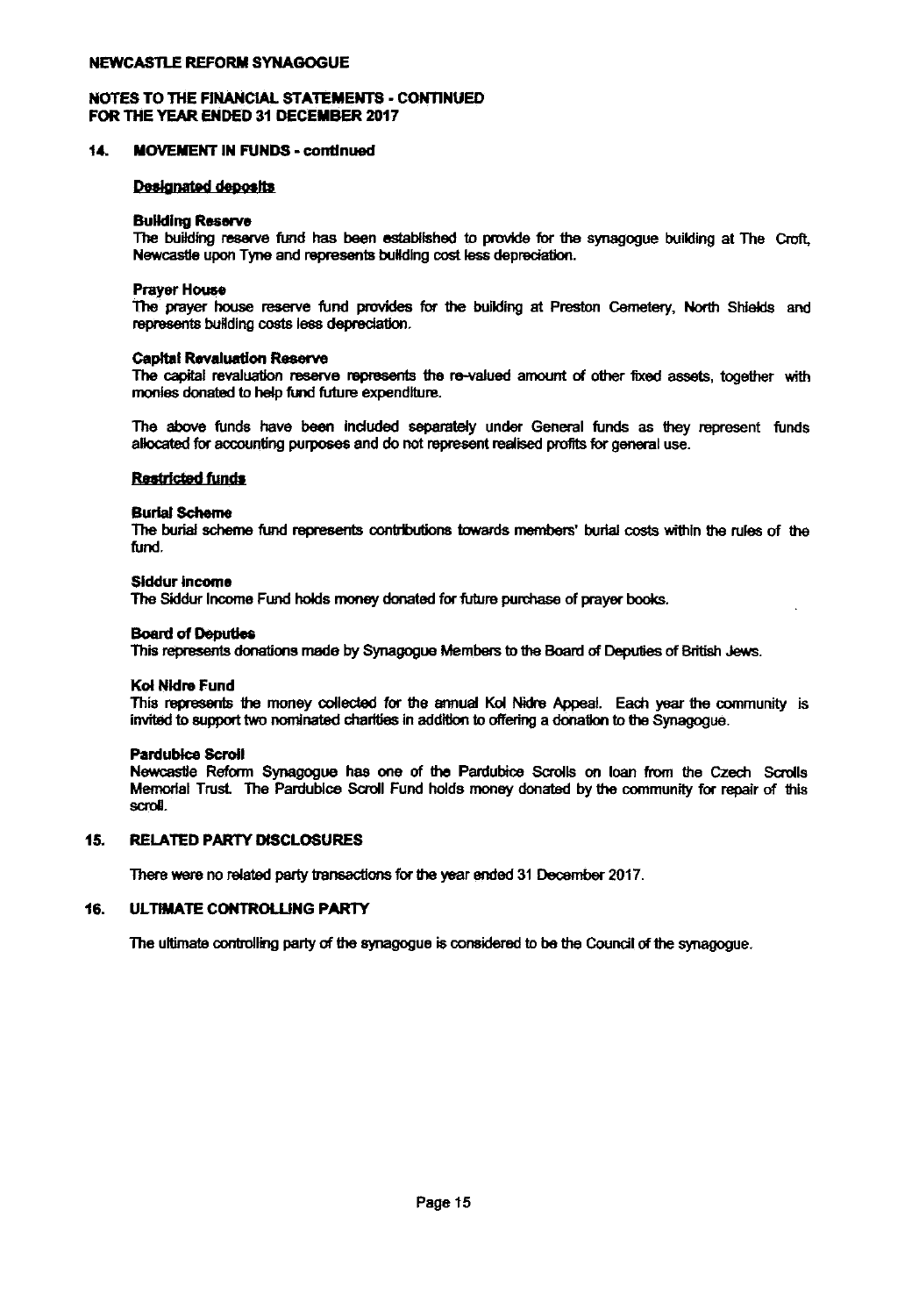#### NOTES TO THE FINANCIAL STATEMENTS - CONTINUED FOR THE YEAR ENDED 31 DECEMBER 2017

## 17. BURIAL SCHEME FUND

Included in the Detailed Statement of Financial Activities are the following transactions which relate to the burial scheme:

|                          | 2017     | 2016    |
|--------------------------|----------|---------|
| income                   | 3.921    | 5.141   |
| Expenditure              | (3, 286) | (5,282) |
| Realised gain/ (Loss) on | 3,898    | 4.268   |
|                          |          |         |
| Surplus / (Deficit)      | 4.533    | 4.127   |
|                          |          | =====   |

Assets held by the charity for the purpose of the Burial Scheme Fund:

|                         | 2017              | 2016     |
|-------------------------|-------------------|----------|
| Cash at bank            | 29,272            | 28,607   |
| <b>CCLA Investments</b> | 37.675            | 33,777   |
| Deferred income         | (3,888)           | (3,858)  |
|                         |                   |          |
|                         | 63.059            | 58.526   |
|                         | فتستسمع فاحسدناها | ________ |

## 18. GUILD ACCOUNTS

Included in the Detailed Statement of Financial Activities are the following transactions which relate to the guild accounts:

|                       | 2017             | 2016              |
|-----------------------|------------------|-------------------|
| Income<br>Expenditure | 3,503<br>(3,098) | 2,943<br>(1, 332) |
|                       | ____             |                   |
| Surplus/(Deficit)     | 405<br>كسفيد     | 1.611<br>----     |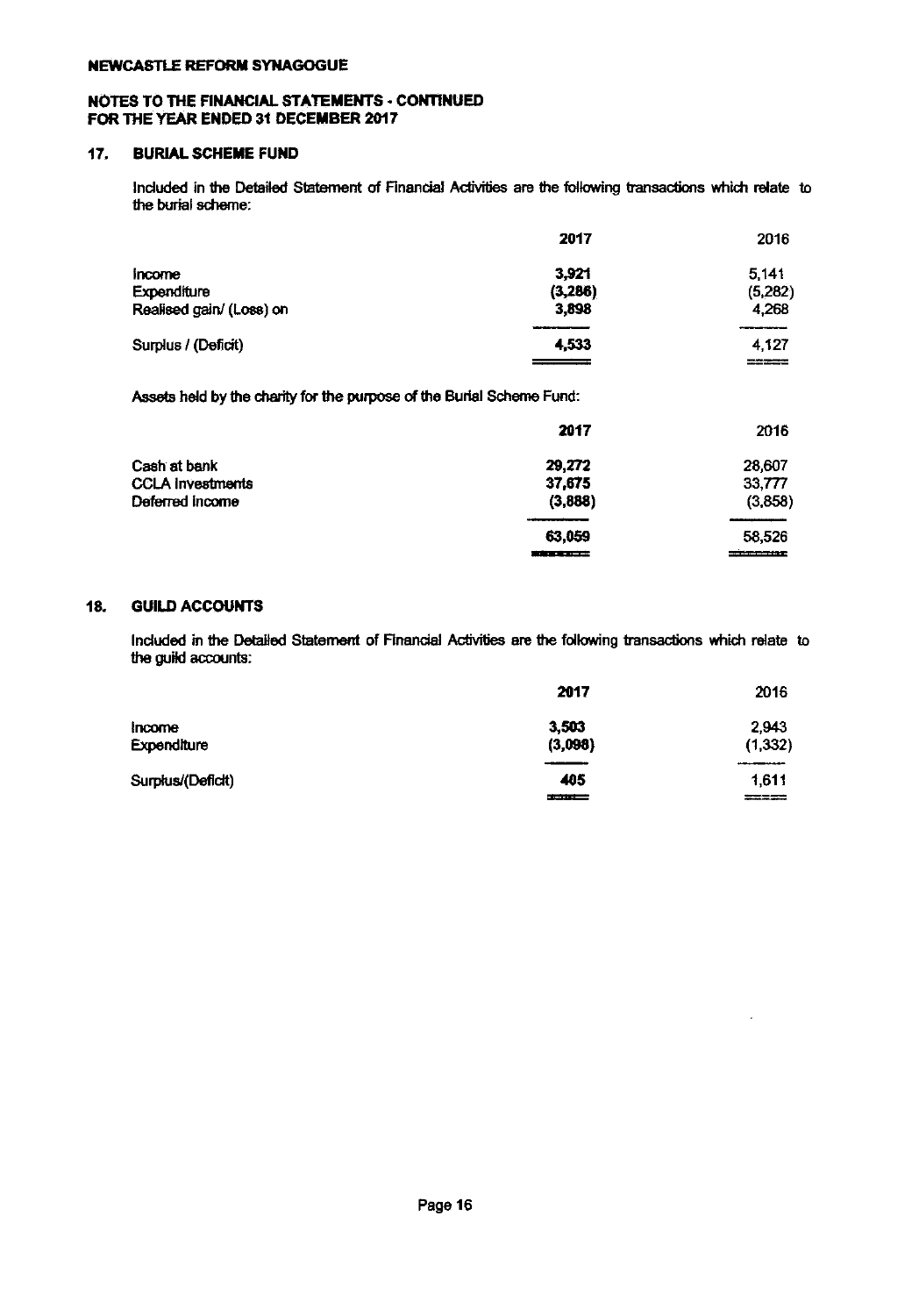#### DETAILED STATEMENT OF FINANCIAL ACTIVITIES FOR THE YEAR ENDED 31 DECEMBER 2017

| <b>Year Ended</b><br>to<br>31.12.17<br>31.12.16<br>as restated<br>£<br>£<br><b>INCOME AND ENDOWMENTS</b><br><b>Donations and legacies</b><br>Donations<br>4,918<br>5,513<br>Gift aid<br>6,198<br>5,373<br>Grants<br>3,505<br>Subscriptions<br>28,370<br>27,298<br><b>Burial scheme</b><br>3,921<br>5,141<br>Kol Nidre appeal<br>1,560<br>2,005<br><b>Board of Deputies</b><br>125<br>328<br><b>Pardubice Scroll</b><br>1,376<br>49,163<br>46,468<br>Other trading activities<br>Sale of religious items<br>55<br>152<br>Social events<br>1,046<br>1,239<br>Guild social events<br>3,465<br>2,645<br>4,566<br>4,036<br><b>Investment Income</b><br>Deposit account interest<br>4,678<br>5,666<br>Guild account interest<br>38<br>296<br>4,716<br>5,964<br>Other income<br>Focus advertising and donation<br>543<br>100<br>Other income<br>75<br><b>School visits</b><br>1,405<br>850<br>950<br>2,023<br><b>Total Incoming resources</b><br>57,773<br>60,113<br><b>EXPENDITURE</b><br>Raising donations and legacies<br>Misc expenses - Guild<br>3,098<br>1,332<br>Purchase of religious items for sale<br>112<br>66 |  | Period |
|--------------------------------------------------------------------------------------------------------------------------------------------------------------------------------------------------------------------------------------------------------------------------------------------------------------------------------------------------------------------------------------------------------------------------------------------------------------------------------------------------------------------------------------------------------------------------------------------------------------------------------------------------------------------------------------------------------------------------------------------------------------------------------------------------------------------------------------------------------------------------------------------------------------------------------------------------------------------------------------------------------------------------------------------------------------------------------------------------------------------|--|--------|
|                                                                                                                                                                                                                                                                                                                                                                                                                                                                                                                                                                                                                                                                                                                                                                                                                                                                                                                                                                                                                                                                                                                    |  | 1.1.15 |
|                                                                                                                                                                                                                                                                                                                                                                                                                                                                                                                                                                                                                                                                                                                                                                                                                                                                                                                                                                                                                                                                                                                    |  |        |
|                                                                                                                                                                                                                                                                                                                                                                                                                                                                                                                                                                                                                                                                                                                                                                                                                                                                                                                                                                                                                                                                                                                    |  |        |
|                                                                                                                                                                                                                                                                                                                                                                                                                                                                                                                                                                                                                                                                                                                                                                                                                                                                                                                                                                                                                                                                                                                    |  |        |
|                                                                                                                                                                                                                                                                                                                                                                                                                                                                                                                                                                                                                                                                                                                                                                                                                                                                                                                                                                                                                                                                                                                    |  |        |
|                                                                                                                                                                                                                                                                                                                                                                                                                                                                                                                                                                                                                                                                                                                                                                                                                                                                                                                                                                                                                                                                                                                    |  |        |
|                                                                                                                                                                                                                                                                                                                                                                                                                                                                                                                                                                                                                                                                                                                                                                                                                                                                                                                                                                                                                                                                                                                    |  |        |
|                                                                                                                                                                                                                                                                                                                                                                                                                                                                                                                                                                                                                                                                                                                                                                                                                                                                                                                                                                                                                                                                                                                    |  |        |
|                                                                                                                                                                                                                                                                                                                                                                                                                                                                                                                                                                                                                                                                                                                                                                                                                                                                                                                                                                                                                                                                                                                    |  |        |
|                                                                                                                                                                                                                                                                                                                                                                                                                                                                                                                                                                                                                                                                                                                                                                                                                                                                                                                                                                                                                                                                                                                    |  |        |
|                                                                                                                                                                                                                                                                                                                                                                                                                                                                                                                                                                                                                                                                                                                                                                                                                                                                                                                                                                                                                                                                                                                    |  |        |
|                                                                                                                                                                                                                                                                                                                                                                                                                                                                                                                                                                                                                                                                                                                                                                                                                                                                                                                                                                                                                                                                                                                    |  |        |
|                                                                                                                                                                                                                                                                                                                                                                                                                                                                                                                                                                                                                                                                                                                                                                                                                                                                                                                                                                                                                                                                                                                    |  |        |
|                                                                                                                                                                                                                                                                                                                                                                                                                                                                                                                                                                                                                                                                                                                                                                                                                                                                                                                                                                                                                                                                                                                    |  |        |
|                                                                                                                                                                                                                                                                                                                                                                                                                                                                                                                                                                                                                                                                                                                                                                                                                                                                                                                                                                                                                                                                                                                    |  |        |
|                                                                                                                                                                                                                                                                                                                                                                                                                                                                                                                                                                                                                                                                                                                                                                                                                                                                                                                                                                                                                                                                                                                    |  |        |
|                                                                                                                                                                                                                                                                                                                                                                                                                                                                                                                                                                                                                                                                                                                                                                                                                                                                                                                                                                                                                                                                                                                    |  |        |
|                                                                                                                                                                                                                                                                                                                                                                                                                                                                                                                                                                                                                                                                                                                                                                                                                                                                                                                                                                                                                                                                                                                    |  |        |
|                                                                                                                                                                                                                                                                                                                                                                                                                                                                                                                                                                                                                                                                                                                                                                                                                                                                                                                                                                                                                                                                                                                    |  |        |
|                                                                                                                                                                                                                                                                                                                                                                                                                                                                                                                                                                                                                                                                                                                                                                                                                                                                                                                                                                                                                                                                                                                    |  |        |
|                                                                                                                                                                                                                                                                                                                                                                                                                                                                                                                                                                                                                                                                                                                                                                                                                                                                                                                                                                                                                                                                                                                    |  |        |
|                                                                                                                                                                                                                                                                                                                                                                                                                                                                                                                                                                                                                                                                                                                                                                                                                                                                                                                                                                                                                                                                                                                    |  |        |
|                                                                                                                                                                                                                                                                                                                                                                                                                                                                                                                                                                                                                                                                                                                                                                                                                                                                                                                                                                                                                                                                                                                    |  |        |
|                                                                                                                                                                                                                                                                                                                                                                                                                                                                                                                                                                                                                                                                                                                                                                                                                                                                                                                                                                                                                                                                                                                    |  |        |
|                                                                                                                                                                                                                                                                                                                                                                                                                                                                                                                                                                                                                                                                                                                                                                                                                                                                                                                                                                                                                                                                                                                    |  |        |
|                                                                                                                                                                                                                                                                                                                                                                                                                                                                                                                                                                                                                                                                                                                                                                                                                                                                                                                                                                                                                                                                                                                    |  |        |
|                                                                                                                                                                                                                                                                                                                                                                                                                                                                                                                                                                                                                                                                                                                                                                                                                                                                                                                                                                                                                                                                                                                    |  |        |
|                                                                                                                                                                                                                                                                                                                                                                                                                                                                                                                                                                                                                                                                                                                                                                                                                                                                                                                                                                                                                                                                                                                    |  |        |
|                                                                                                                                                                                                                                                                                                                                                                                                                                                                                                                                                                                                                                                                                                                                                                                                                                                                                                                                                                                                                                                                                                                    |  |        |
|                                                                                                                                                                                                                                                                                                                                                                                                                                                                                                                                                                                                                                                                                                                                                                                                                                                                                                                                                                                                                                                                                                                    |  |        |
|                                                                                                                                                                                                                                                                                                                                                                                                                                                                                                                                                                                                                                                                                                                                                                                                                                                                                                                                                                                                                                                                                                                    |  |        |
|                                                                                                                                                                                                                                                                                                                                                                                                                                                                                                                                                                                                                                                                                                                                                                                                                                                                                                                                                                                                                                                                                                                    |  |        |
|                                                                                                                                                                                                                                                                                                                                                                                                                                                                                                                                                                                                                                                                                                                                                                                                                                                                                                                                                                                                                                                                                                                    |  |        |
|                                                                                                                                                                                                                                                                                                                                                                                                                                                                                                                                                                                                                                                                                                                                                                                                                                                                                                                                                                                                                                                                                                                    |  |        |

This page does not form part of the statutory financial statements

1,444

 $3,164$